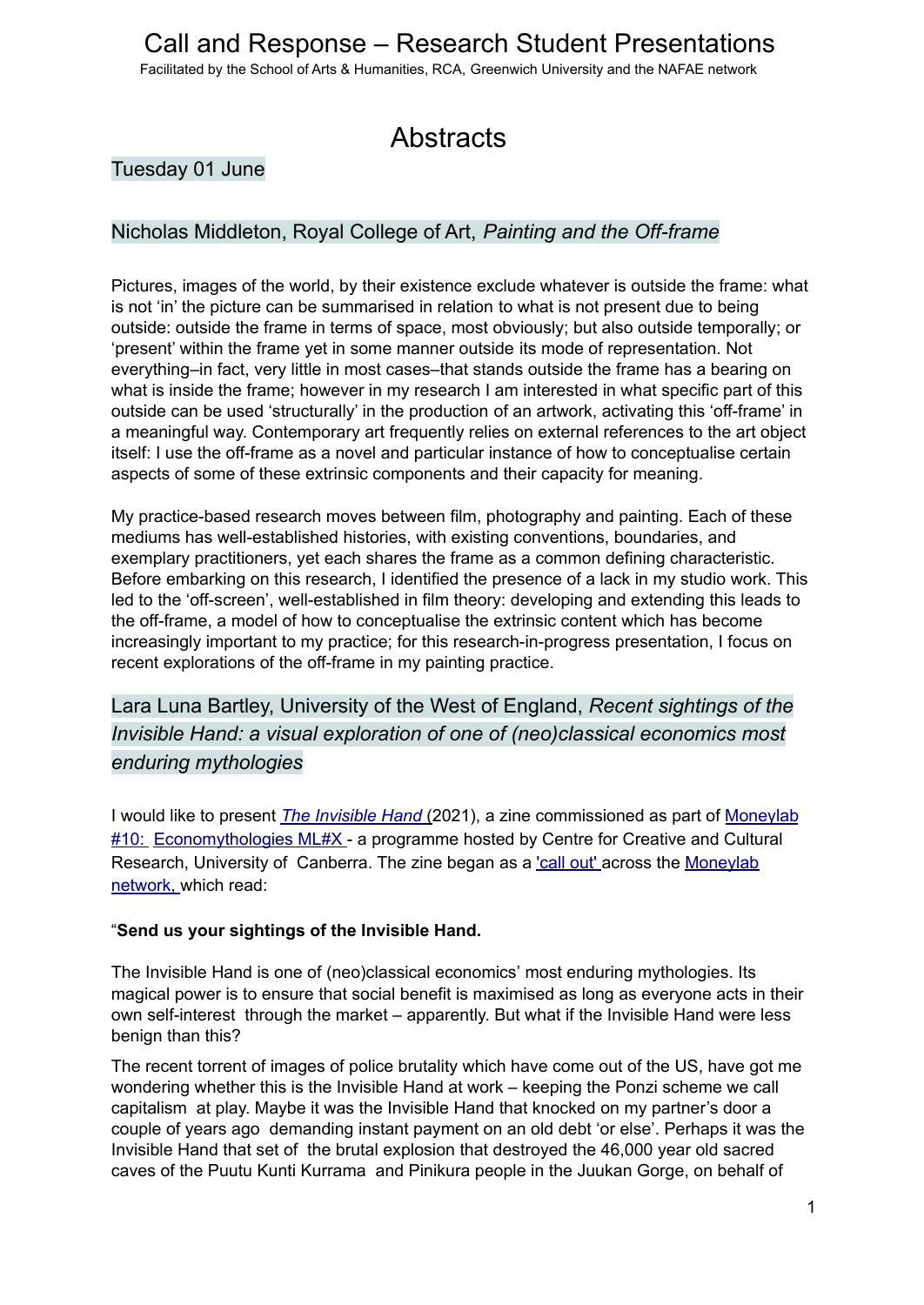Facilitated by the School of Arts & Humanities, RCA, Greenwich University and the NAFAE network

Rio Tinto.

Building on the late David Graeber's reflections on the crucial role violence and the threat of violence play in maintaining our economic system, I invite you to submit photographs / sketches / collages / diagrams / prints / doodles of recent sightings of the Invisible Hand you have come across or heard about."

The result is a collection of recent apparitions of the Invisible Hand, collated into a 'print your own' zine.

#### **BLURB**

I am an artist and PHD candidate at the University of the West of England's Digital Culture Research Centre (DCRC), focused on engaging audiences in debate about the monetary, banking and financial system through participatory art.

Recent works include: *The Autonomous Teller Machine* (2018), a confused ATM activated through the insertion of a bank card that quizzed audiences about the 2008 financial crisis via a receipt printer; *I-D coin* (2018), a speculative design film short listed for the Future of Money Award; and *BankRUN* (2017), a self standing ATM from which I dispensed 200 hand-printed banknotes creating a 'bank run'.

I am dedicated to creating avenues for understanding money and finance through my creative practice. More specifically, to drawing parallels between magic, myth and finance in order to expose 'rational' economic thought for what it is: magical thinking.

## Sohaila Baluch, Royal College of Art, *Thinking Difference: a reimagining of British South Asian identity*

My research project demands a space that recognises difference as a raw and dynamic force that can upset us/them divisions and disrupt the narratives that tell bodies they do not belong. This practice led research project is an investigation into how thinking with *difference* as actuated through Audre Lorde's use of the term can be used to reimagine British South Asian identity. By existing in the discomfort of difference like Lorde this project engages with methods that resist the violent production of difference that permeates our way of life and is 'used against us in the service of separation and confusion' (Lorde A. 2009). This project affirms differences as that which empowers and is about creating works that develop ways in which differences can lie together.

Through reimagining perceptions of self and belonging within British South Asian communities this project also activates Luce Irigary's assertion to think things through difference (Irigaray L., 1994, 1996). Together with Lorde, Irigaray's philosophy argues for coexistence in difference and builds on and through difference. Irigaray and Lorde's philosophies can be read together to open up possibilities for thinking differently. I apply 'different thinking' (Tzelepis E, Athanasiou A 2010) to further this theory through the lens of a feminist activist practice that thinks differently because it is rooted beyond Western traditions.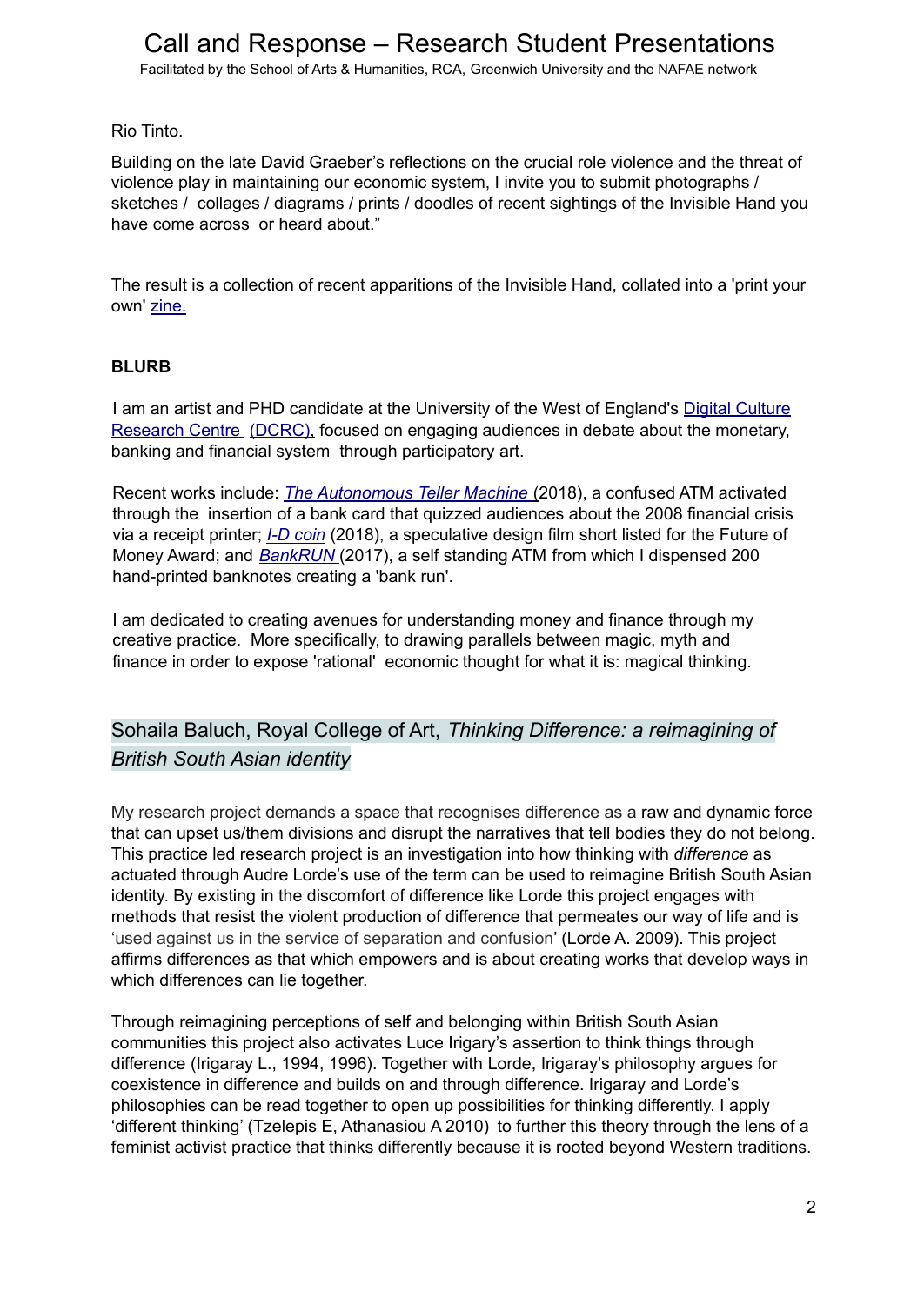Facilitated by the School of Arts & Humanities, RCA, Greenwich University and the NAFAE network

I insert my own difference, as concept, as method and as bodily positioning to ask what disparate forms can be thought together to expel fear of difference. How do my differences enable me to think with difference to show new potentialities? What does it mean from a position of difference to mobilize our differences? I combine materials with activist actions to incite discomfort. By unifying different materials through an agential practice this research shows the ways in which they function as a means of thinking. They challenge dominant views of difference as limitations and disrupt ways real human differences, race, sex, age, class are used to keep marginalized bodies immobilized, disregarded and devalued.

### Hannah Morris, Newcastle University, *Painting through a paradox, I'm not dead yet*

It's a year into a pandemic, and I'm not dead yet. Here is a vision of me, an emotional epitaph, a sigh sign siren. I am working with the paradox, maybe I am the paradox. Painting is the paradox. The paradox sets in. This is an exploration into the paradox of painting ones own death.

There is a subtle transition of figurative presence through the piece. A distinction between a darkness and lightness not through tone and color but binary sides in narration. The gestures clouds the viewer's perception, patience is the only tool to unfurl the pleasure of finding my intention. In my painting *on the wrong side of the glass,* my own death is imagined. I use my body to make the bodies I paint, not just the figures but the movements are body. The paint is body.

As Deleuze says, the "paradox is the affirmation of both senses or directions at the same time."5 In Deleuze's, *Logic of the Senses* he states that as something is becoming it is neither in the future, past, or before and after, it does no longer fall prey to a separation of time.6 While I am making the painting, I was worried about the future, I think back to the past. The narrative transitions and changes as each layer is applied and marks are responded too. The paint exists in a language I talk to myself in, and a language that reaches back through history, Paul Cezanne *Bathers* comes forward in time to meet me.

But here in the Paradox of painting, the distinction of time no longer matters, it is folding within itself, breathing without me, becoming always. When two sides meet to create a paradox, these two sides would normally not fall together. They are distinct in their difference, but together create something beyond our fixed nature. My intention of mourning in the painting, my expression of death, Is not initially present in color and form. The narrative rejects the painterly application and form to present a new vocabulary, rejecting past rules.

This is an excerpt from my essay *Painting through a paradox, I'm not dead yet (2021)*

5 Gilles Deleuze, Constantin V Boundas, Mark Lester, and Charles J Stivale. 2015. *Logic of Sense*. (London Bloomsbury Academic, An Imprint Of Bloomsbury Publishing Plc), 1.

6 Gilles Deleuze, Constantin V Boundas, Mark Lester, and Charles J Stivale. 2015. *Logic of Sense*. (London Bloomsbury Academic, An Imprint Of Bloomsbury Publishing Plc), 1.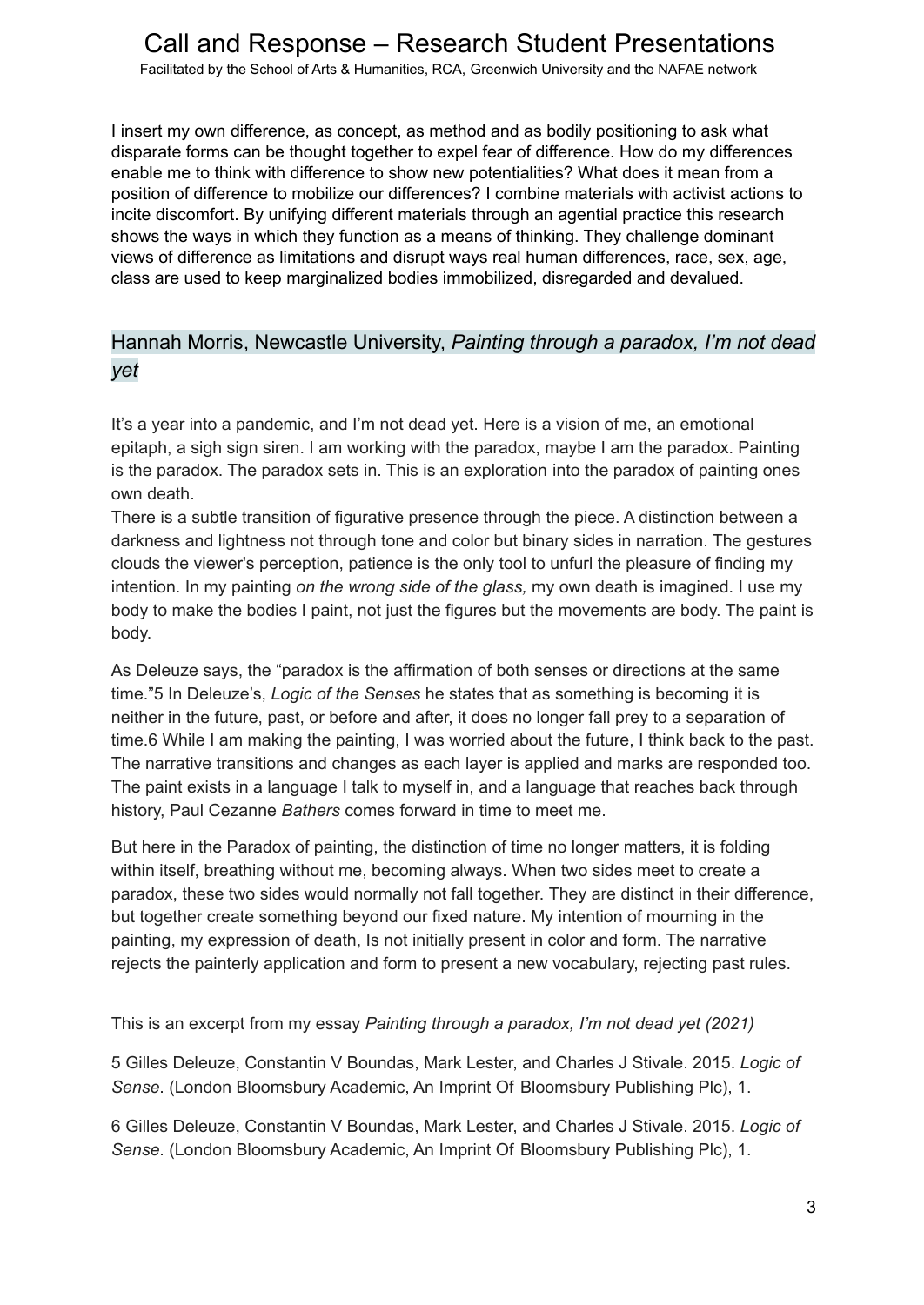#### [www.hannahemorris.com](http://www.hannahemorris.com/)

### Simon Ringe, Leeds Beckett University, *Making Effable the Ineffable*

My practice-based research, with reference to Levinas's proposition '*il y a'*, has focused on my attempting to experience the void - the presence of absence, the outside, from a within regarding a without - as an attempt to know the unknown. The practice has developed into a series of body drawings, executed on the floor, that records and reflects as traces both my circumnavigating the surface or space of the paper and my experience. In this regard the research has devised and employed strategies to, in Susan Sontag's words, 'take forays into and take up positions on the frontiers of consciousness... and [report]ing back what's there' (1967).

This paper presents works derived from employing my body as a drawing tool which is constrained whilst simultaneously being challenged to operate against the same selfimposed restriction. The seeming disparity of this strategy has afforded me the opportunity, I will offer, to not only directly experience the unknown, as an equivalent to the void, but has also allowed me to document such an encounter with the other (in the Levinasian sense). The irremissable facticity of existence or horror, expressed in Levinas' '*il y a*', as an attempt to articulate the outside, elicits a pressing present absence that consequently precludes language as a viable communicative tool for and of corporeal alterity. Accordingly, it 'is the experience of consciousness without a subject' (Critchley, S. 1993), that my research attempts to articulate through visual means.

The latest outcomes of my practice-based research have made evident internal nonrepresentational experiences as attempts to know the unknown through drawing, as traces, with the body. In and through the activity of drawing, what cannot be drawn is revealed, in attempts to make effable the ineffable.

Simon Ringe lectures Fine art at Leeds Beckett University where he is also undertaking practice-based PhD research. Educated at KIAD, Maidstone and The Royal College of Art his drawing practice encompasses aspects of performance practice as a method, not a medium, and draws also on experiences of freediving and butoh.

## Lynda Beckett, Central Saint Martins, *How does art research allow for matter to be a conceptual, sensorial and socio-political encounter?*

This practice-based research aims to decolonize controlling binaries via knotting. To find a different language through an intra-action with matter, while discovering a sensorial framework that develops a non-dualistic method of thinking - deterritorializing and reterritorializing socio-political feminist new materialist thinking through art practice. The practitioner transposes scientific theory and notions of new materialist philosophy into art practice via a diffractive methodology.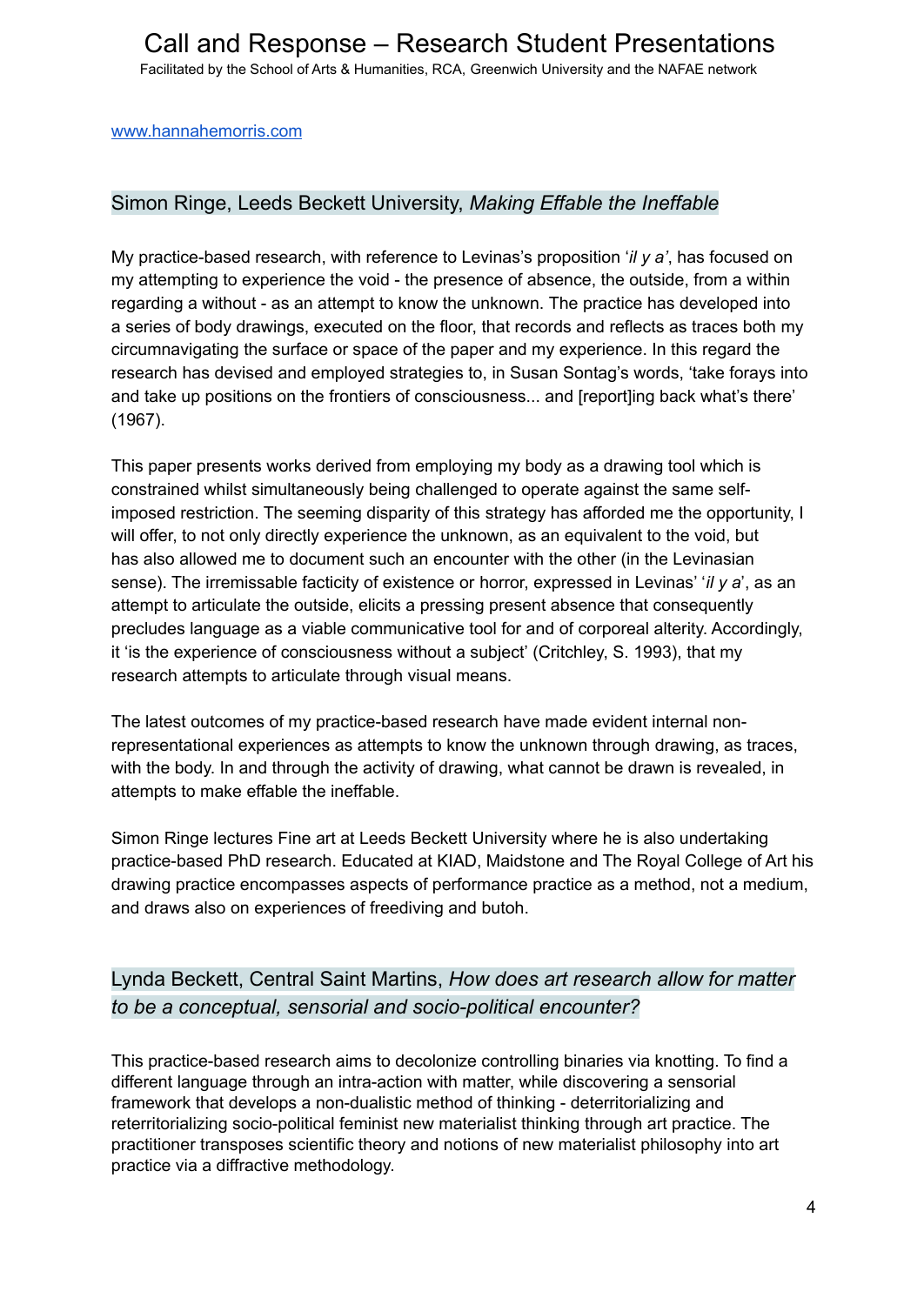Conceptually this research draws upon new materialist feminist thinkers - Karen Barad, Jane Bennett and Iris Van der Tuin as primary sources. The theoretical works of these feminists drive the practitioner to disentangle patriarchal and hierarchical systems through art practice while considering matter as a conceptual, sensorial and socio-political encounter.

Through making and intra-action with matter within the transdisciplinary state of nature-culture, diffractive patterns emerge as sculptural and digital forms within this practice. The forms are neither subject nor object. The practitioner argues the forms as happenings, phenomena falling outside of binary codes yet remain without space, time and matter, as 'matter is a dynamic intra-active becoming that is implicated and enfolded in its iterative becoming. Matter is a dynamic articulation, a configuration of the world' (Barad, 2007).

The apparatus is the space where diffractive patterns entangled within the transdisciplinary state of nature-culture. Each particle and wave within the space has equal status, as the maker proposes to see self as an entity in flux with matter. The maker proposes phenomena within the apparatus to be without identity. It is other - the topology within the space changes. The binaries of the subject and the object dissipate, and the hierarchy and patriarchal system dissolving. Here is the beginning of the decolonization of binaries from within the apparatus.

www.lyndabeckett.org

## Martin Fowler, University of Cumbria, *Prefab: Dissident Art Making - Against The Capitalist Common Sense*

*'Man makes his own history, but not in the conditions of his choosing'* Karl Marx

#### Aim:

A presentation on the findings of the doctoral research project - *PREFAB* - in which political modernist method combines with Gramsci's biography as structured agency in relation to, and in repudiation of 'common sense' (Gramsci) conceptions of Classical art making.

#### Framework:

Taking its lead from structural materialist exemplars such as Gramsci, Brecht, and Barthes, *PREFAB's* theory-in-method nexus applies the critical realist credo of 'things as they *really* are' to demythify - the 'things as they *are'* – of ruling class ways of seeing and knowing.

#### Outcomes:

Grounded in a dialectic of historical materialist praxis and the 'poor' materials of capitalist consumer society, the presentation elaborates, critically and consciously, on the exhibition – *Supermarket -* as presented in Carlisle's Market-hall in 2019. In this simulacra of a British market-stall - stocked with an array of satiric redux commodities - *PREFAB* sought to test, conjuncturally and methodologically speaking, the relation of dominant ideology to the lived history of a working class family in post-war Edinburgh.

#### Conclusion:

In the context of a post-imperial Yookay defined by right wing populism and emergent ethno-nationalism, this socially purposive project confronts the invented traditions of the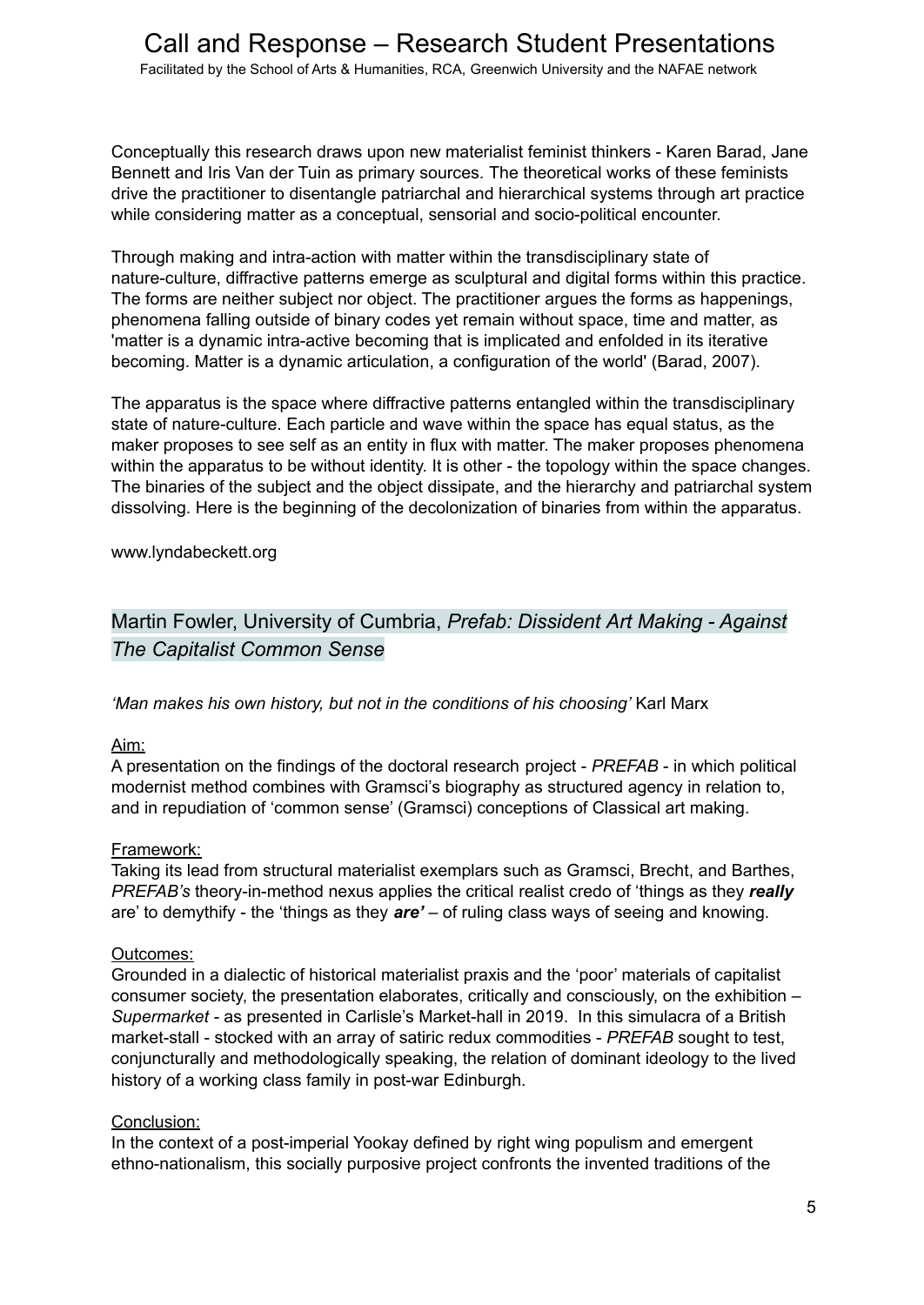Facilitated by the School of Arts & Humanities, RCA, Greenwich University and the NAFAE network

nation-state in order to reject the naïve understanding of the formalist avant-garde.

References: Gramsci, A. *The Prison Notebooks* (1935) Willett, J. *Brecht on Theatre* (1957) Barthes, R. *Critical Essays* (1972)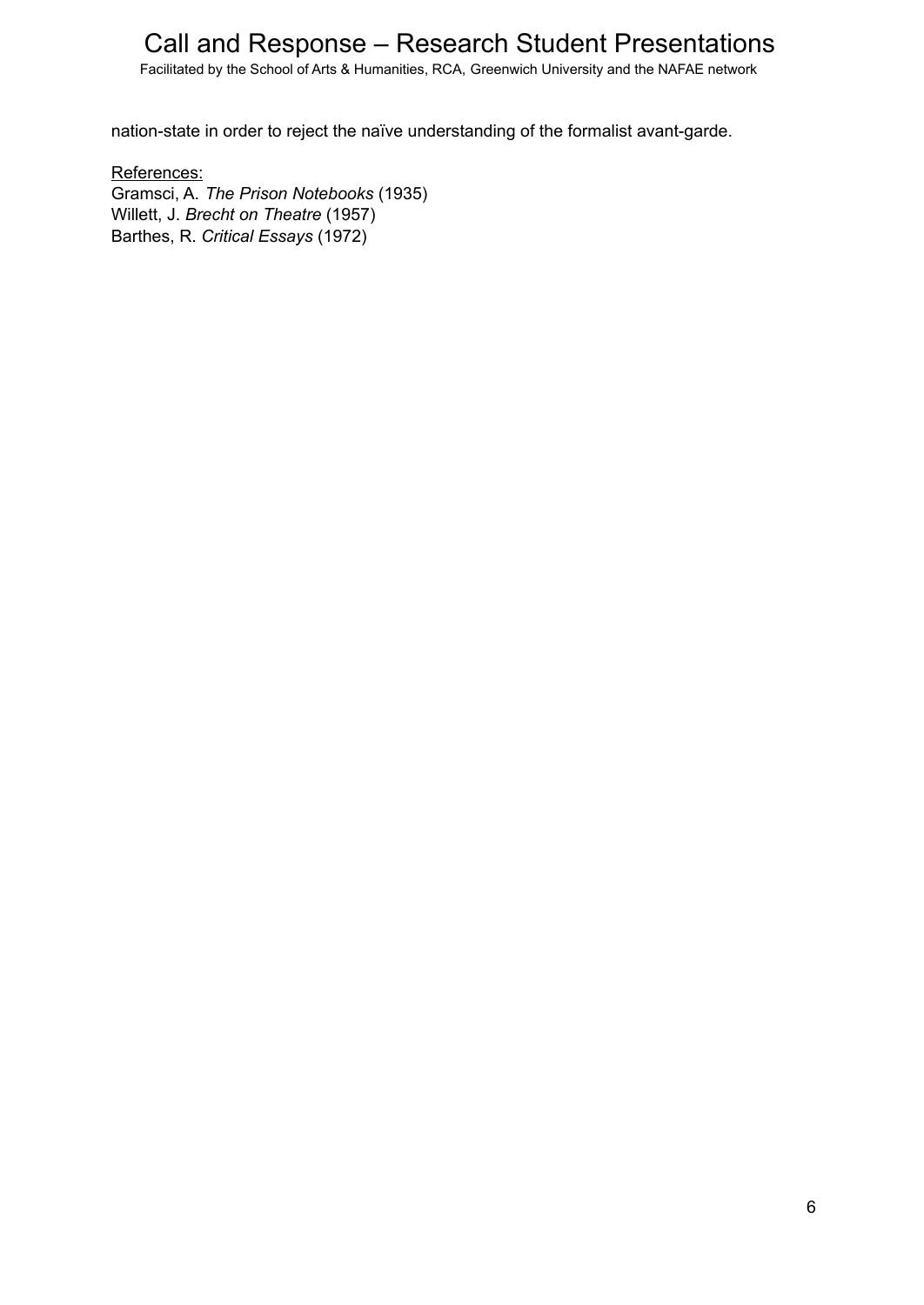### Tuesday 08 June

## Gavin Edmonds, Chelsea College of Arts, *Listening For Echoes: Afterwardsness as a Model For Artistic Practice*

As an artist, as well as an artist-researcher, I am interested in how and why do we identify with the work of another artist: what processes are at work? This question was generated by my response to a work of art: Peter Paul Rubens' *Minerva Protects Pax from Mars* (1629/30), which led to the question of how and why artworks are sites of emotional/psychological investment. I have addressed this question by looking at artistic practice in relation to the psychoanalytic concept of *Nachträglichkeit*. The Freudian concept *Nachträglichkeit* (*afterwardsness*), describes how an experience that is either incomprehensible or traumatic is nonetheless retained unconsciously, then revivified at a later time in a different context. My research shows the initial idea of *afterwardsness* as a route to understanding the 'work' of identification as this is realised in art practice, finds correlation with recent debates in psychoanalytic theory and neuroscience, which build on Freud's ideas, in relation to the idea of the act of returning to something that is incomprehensible or traumatic. It has, in my case, led to clinical assessments, defining what has been lifelong depression and post-traumatic stress disorder (P.T.S.D). My initial question proposing the time structure of trauma as an analogy for artistic practice, led to the realisation/recognition of an art practice that is shaped through past trauma, but in relation to external objects that prompt a process of making and remaking. To conduct this research, I have produced a model of practice designed as a structure for speculation on meaning and dynamics in relation to psychic causality in artistic practice, in doing so, show how the work of art gains its efficacy in/through representing unresolved affect categories, in an (*Nachträglich*) action, which finds correspondence with recent debates in psychoanalytic theory and neuroscience.

#### Ana Teles, University of the Arts London, *Copying the work of Frank Bowling*

My practice-based research is a study about the process of copying the work of other artists with their permission. The focus is not as much on the copy itself, but on the dynamic generated, between the copier and the originator, from this act of granting of permission.

My requests to copy the work of these artists and the ensuing negotiations were employed as a strategy to initiate a dialogue that considers how these artists accept the copy into their practice, and how the existence of the copy might affirm their understanding of their artistic identity and authenticity.

My research demonstrates that the idea of making a copy provokes different responses from different artists, and that the prospect of "a copy" exposed those aspects of their practice they considered to be most important for their self-conception of their status as artists. In parallel, my research concludes that the copy acquired a higher value with - rather than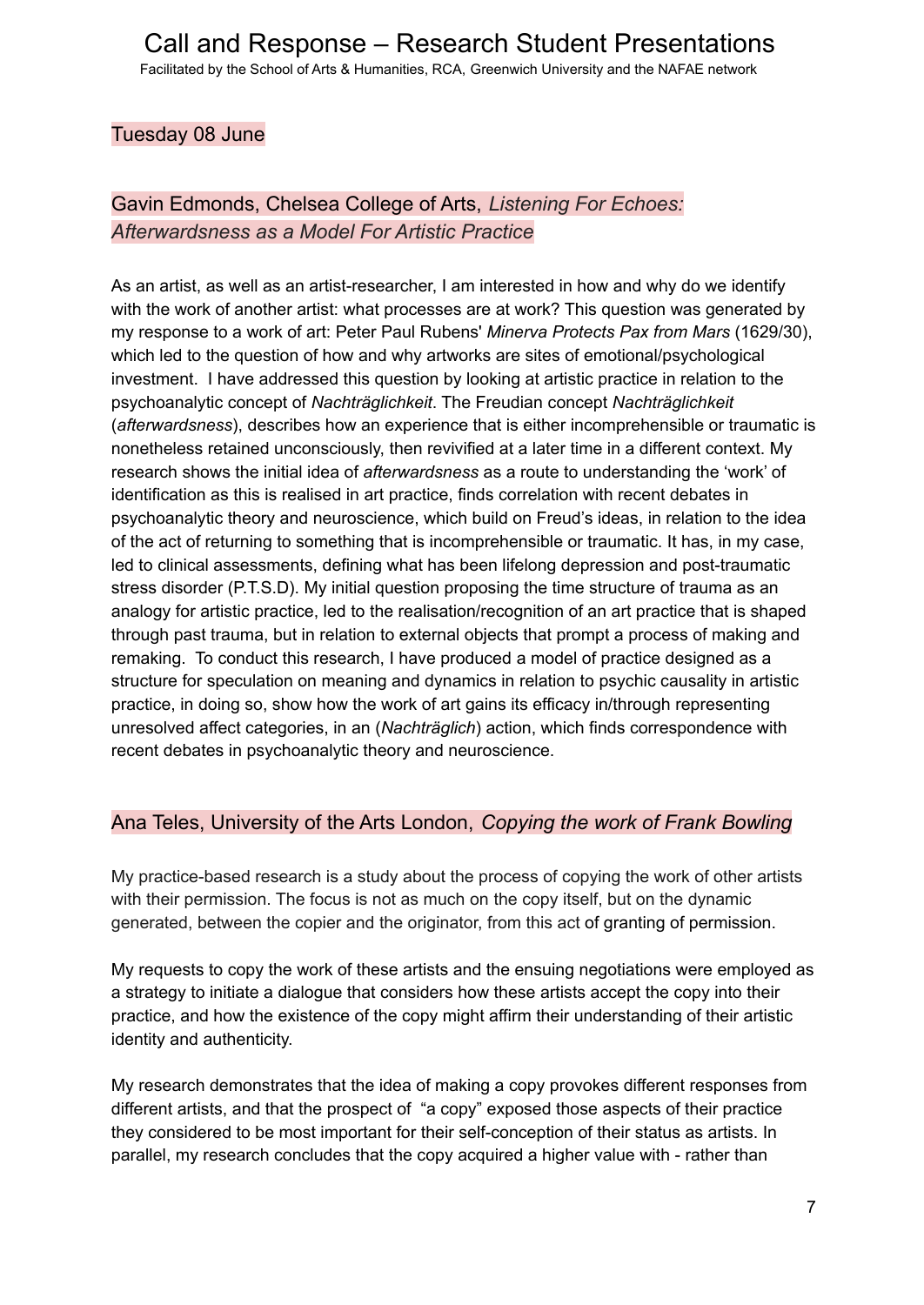Facilitated by the School of Arts & Humanities, RCA, Greenwich University and the NAFAE network

without - the artists' permission and involvement. The ontological status of the copy, traditionally viewed with a negative connotation, seem to have shifted in a positive direction because the artists collaborated with and embraced the copy.

I selected four artists with distinct painting backgrounds and at different stages of their careers, as my subjects to copy: Andrew Bick, Frank Bowling and two female artists, both of whom rejected the idea of having their work copied. I chose living artists in order to interact with them and to bring contextual elements surrounding artistic standing, identity, and gender into play.

This presentation is centred in one of my case studies: Copying the work of Frank Bowling.

#### Joshua Y'Barbo, Chelsea College of Arts, *Materiality of Dialogue*

Based in the United Kingdom since 2008, the past decade witnessed considerable discussions over the social value of the arts, interdisciplinary imperatives of art pedagogy, and issues between aesthetic aims and social efficacy in art. Practical contradictions found in the relationship between art and pedagogy led to questioning the function of art when pedagogy uses it to meet ends for its audiences and the aesthetic experiences created when art uses pedagogy to meet the expectations of its audience. As debates intensified, a noticeable shift took place in art towards socially engaged art practices and deskilling new methodologies, such as the nominations of a curriculum as art by socially engaged artists operating after the educational turn. The complex and ephemeral qualities of social, pedagogical hybrid art practices make critically analysing these arrangements of socially engaged and art academic techniques a complicated task. My research advances an immanent critique arising from a need to identify terms for objectively validating subjective social, aesthetic experiences constructing temporary learning environments. Additionally, this paper considers a structural critiquing of the appropriation of art pedagogy as a ready-made object of art practice by analysing the objects, subjects, and locations that socially erect provisional learning situations. This paper presents values, strategies and techniques developed from critical reflection on pedagogical actors dialogically encountering one another in a variety of institutional spaces and suggests material component on which to build temporary learning environments as agents for dialogical interaction between subjects and objects. Set within a HE art school context in the UK, capturing and analysing the material components of dialogue between pedagogical actors stipulates a new site for institutional critique and suggests re-imaged tools for modelling programmes of art and design study after critical pedagogy.

*What material components of socially engaged art practice create communities, and construct interactive learning environments?*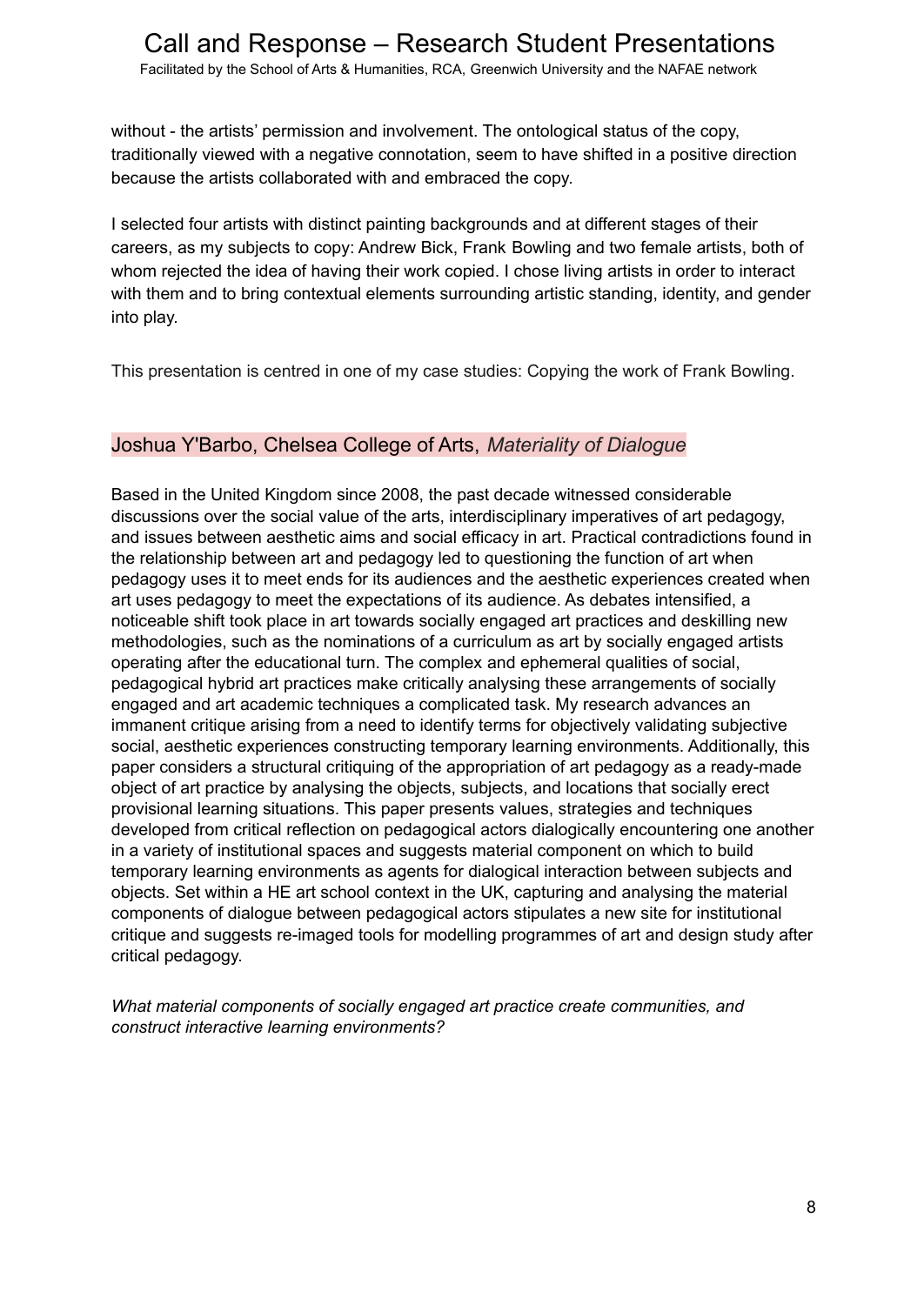Elaine Robertson, Northumbria University, *Creativity and the trauma of COVID-19: How do Foundation level Art and Design students navigate a liminal journey during a pandemic?*

My overarching research project explores how the creative process is perceived and understood by art and design students with a particular focus on conceptualisation and the development of ideas. This research is contextualised within a college based Foundation programme, supporting the transition between Further Education and Higher Education.

#### **Current research strand:** *Creativity and the trauma of COVID-19: How do Foundation level Art and Design students navigate a liminal journey during a pandemic?*

This empirical research explores the impact of COVID-19 on the physical and psychological learning spaces of art and design students over the past year. Crucially, it considers how the pandemic has influenced student's creative processes and emotional resilience as they experienced multiple lockdowns and restrictions. More specifically, it draws on the experiences of students on a Foundation programme in a Further Education college as a case study. As a transitional year between Further Education (FE) and Higher Education (HE) this programme is designed to be transformative in terms of theoretical knowledge, practical skills and shaping student identities through '*becoming'* creative practitioners. Concepts of liminality and liminal spaces provide a lens through which to offer an account of the nature and scope of these transformative experiences over the past year. Within this context, the current cohort have experienced this liminal journey more intensely than previous years. This article therefore reflects on tutor observations and colleague discussions to offer an insight from within as a contribution to "collaborative and practical ways of knowing" (Morley, 2008). In selecting specific examples, axiological assumptions have been made which consider student activities and recognise those adding value to the learning journey and represent transformative experiences. Findings suggest that whilst there is no doubt the journey this year has been difficult, there are clear examples of emotional resilience and creative problem-solving. This year's emerging *'creative practitioners'* have demonstrated an ability to think critically and empathetically, pursuing creative output through socially engaged and socially-oriented art and design.

### Elisabetta Fabrizi, Newcastle University, *Artists' Moving Image in the UK: a case study of Tate's curatorial policies*

This paper offers a consideration of the development of artists' moving image in Britain through a case study of curatorial policies at Tate (1996-2013). The impact on artistic practice of the changing modes in which Tate articulated its discourse around artists' film and video through the years - from cinema auditorium to gallery space - is considered through a focus on moving image work within the Turner Prize. I argue that Douglas Gordon's win in 1996 signalled the start of a significant turn in Tate's articulation of the moving image within its cultural programme, one which meaningfully developed through the creation of Tate's first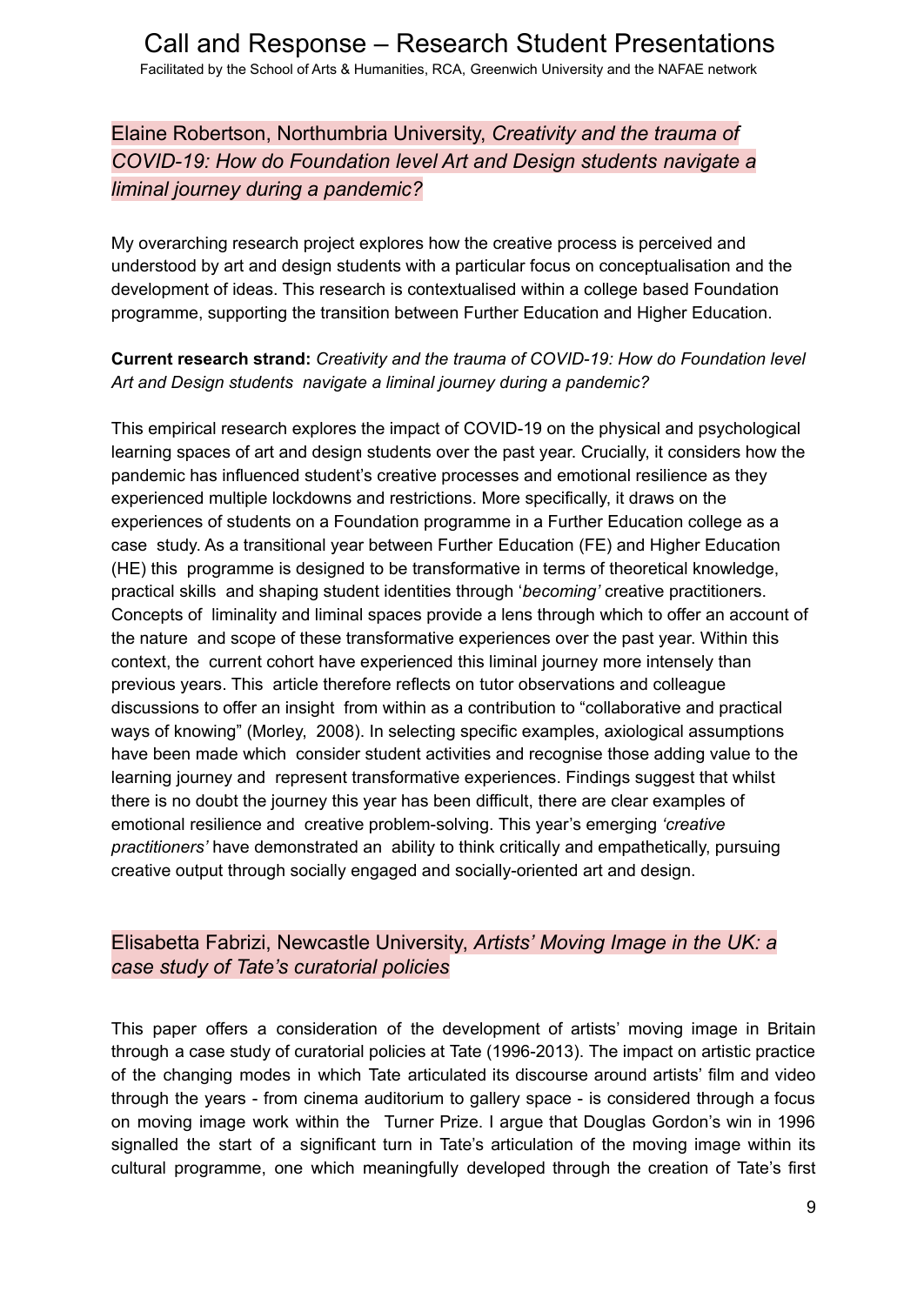Facilitated by the School of Arts & Humanities, RCA, Greenwich University and the NAFAE network

moving image curatorial position (the 'Kramlich Curator of Film and Video', 2001) and its bearing on the expansion of both the institution's artists' moving image collection holdings and its exhibition practices. I propose that this process of change culminated in the opening of The Tanks at Tate Modern in 2012, an event seen as formalising the place of the moving image at the centre of the curatorial policies of the leading museum for contemporary art in the UK, and therefore institutionally embedding this form of creative practice within the mainstream of the visual arts. The paper proposes that turning to Tate's artists' moving image curatorial strategies can shed light on an increasingly significant mode of British artistic production as well as on contemporary institutional UK museum practices.

### Mengwei Li, Central Saint Martins, *Becoming Minor? - Starting from Peripheries*

My PhD research is an inquiry into whether, from a subordinated position, the biennials in contemporary China could play an inventive role in reconstructing Eurocentric art-historical narratives in the global biennial discourse. Four models of biennials in China are examined in my research, including two early-established models in dominant art centres (Beijing Art Biennale and Shanghai Biennale), and two emerging models from peripheral locations (Yinchuan Biennale and Kunming Art Biennale), where contemporary art is comparatively less expected by local communities. These four case studies outline the enunciations of China's biennials both in domestic art capitals and economically and culturally marginalised cities, forming distinctive centre-periphery dynamics in a geographical, economic and cultural sense.

Drawing upon the notion of *minor literature* proposed by Deleuze and Guattari, my research proposes three terms *(minor curatorship, minor art and minor audience)* to think about the targeted biennial models and the complex operating of the localised art worlds. These three terms are tested as a conceptual vein to interrogate the curatorial strategies, the framing of art, the selection and production of artworks, and the audiences of the biennials concerned.

The research explores the possibility to apply Deleuze's writings on *minor/minority* to the field of biennial studies, and its outcomes generate a new understanding of curating biennials in geopolitical locales formally considered "peripheral" to dominant discourses and contribute to the critical reflection on the biennial histories from China's perspectives.

In this presentation, I will introduce my research-in-progress on one of my case studies Yinchuan Biennale to tackle the following questions: Who is using *minor literature* in the language of the global biennial discourse, and how they position themselves and respond to the narratives of dominance?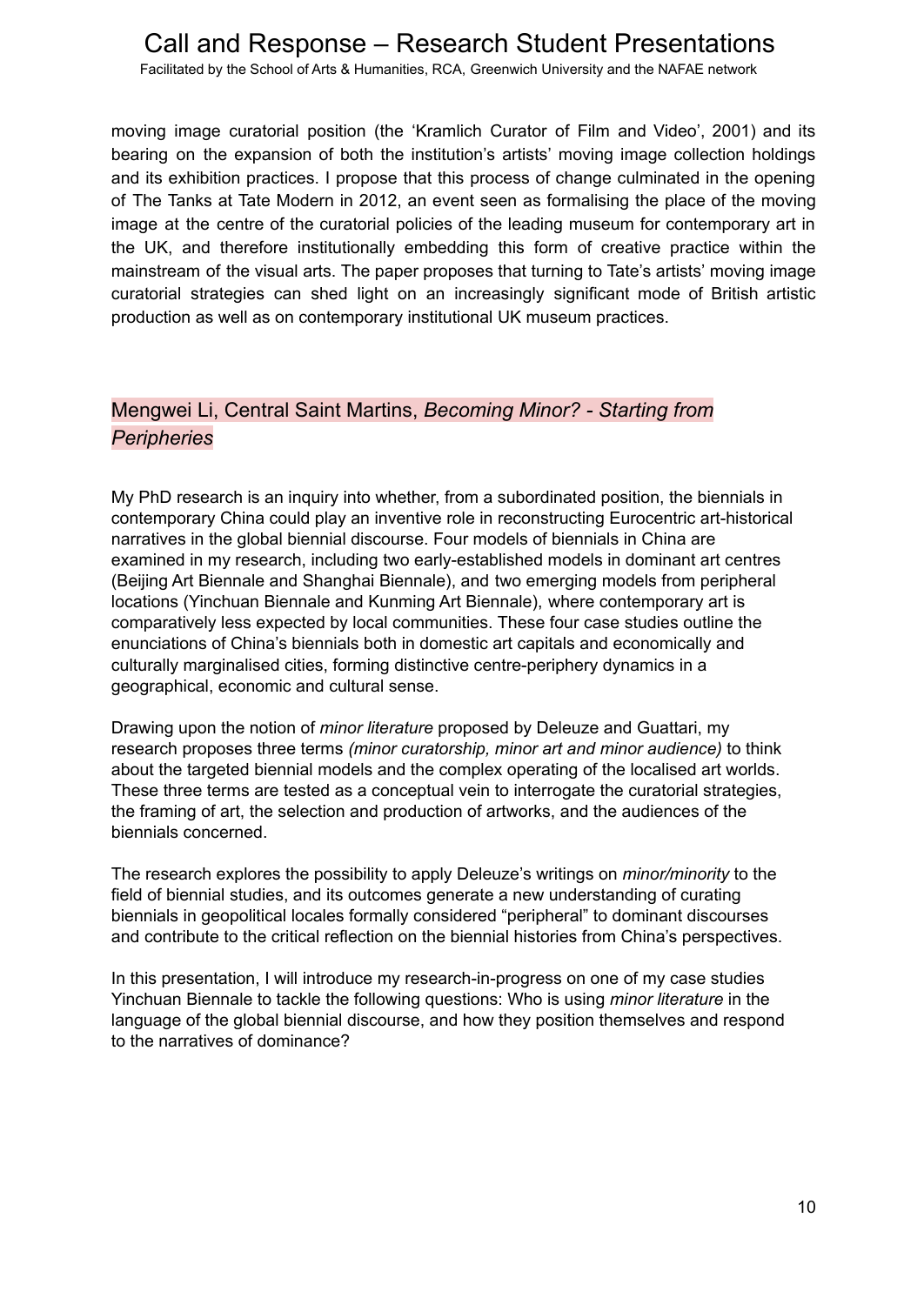Tuesday 15 June

Chang Gao, Royal College of Art, *Using Supernormal Stimuli and Erotic to Create Public Artworks: An Experiment in Countering Cultural Hegemony and Post-Colonialism in Chinese Urban Space*

This is a practice-led research project which presents a critical analysis of cultural hegemony and postcolonialism in Chinese urban space. It attempts to offer an alternative solution via a series of public artworks and a written thesis. The practice-based outcomes are based on an evolutionary psychological theory called "supernormal stimuli" which aims at triggering the audience's sensuous desire.

As part of this analysis, this presentation investigates the deeper sense of colonisation and the role of westernisation in the process of Chinese modernisation in the late  $20<sup>th</sup>$  century. By analysing the role of western religion in both western cultural, public space and communist China, compared to other non-western countries, China is a totally westernised country where almost all collective sub-consciousness has been developed through the communist revolution.

The other focus of this presentation is the difference between Supernormal Stimuli and eroticism, and how I utilise these two approaches in the production of artworks, providing different sense of affection during the encounter between the viewer and the art. By inducing different emotions from the viewers, like erotic arousal, affection, tenderness, caring, or sensuousness, my practice aims to induce Sylvia Wynter's notion of "non-symbolic representation", which is beyond the linguistic representation of Kant's logic system.

Within a politically sensitive environment like China, people are restrained from expressing critical opinions verbally. By allowing people's subaltern voice being heard through bodily affect from my works, this presentation argues that artworks produced using supernormal stimuli and eroticism can be seen as a subversive resistance against cultural hegemony and postcolonialism without falling into the "binary trap" of decolonial and anti-hegemony arguments.

#### [www.gaochangart.net](http://www.gaochangart.net)

## Yeonjoo Cho, Glasgow School of Art, *Painterly hybridization: a new mode of practice that appropriates the cultural dichotomy of Oriental/Western Painting*

This practice-led research was initiated by autoethnographic observation about 'East/West' binarism of painting in South Korea and the UK. This project aims to reconsider the problematic yet prevalent taxonomy, such as Oriental and Western painting and its cultural context, developing an alternative framework through painting practice.

Focused on the fact that both societies separate Oriental/local/traditional form of artworks from Western/global/contemporary art yet have discrepant socio-cultural contexts in this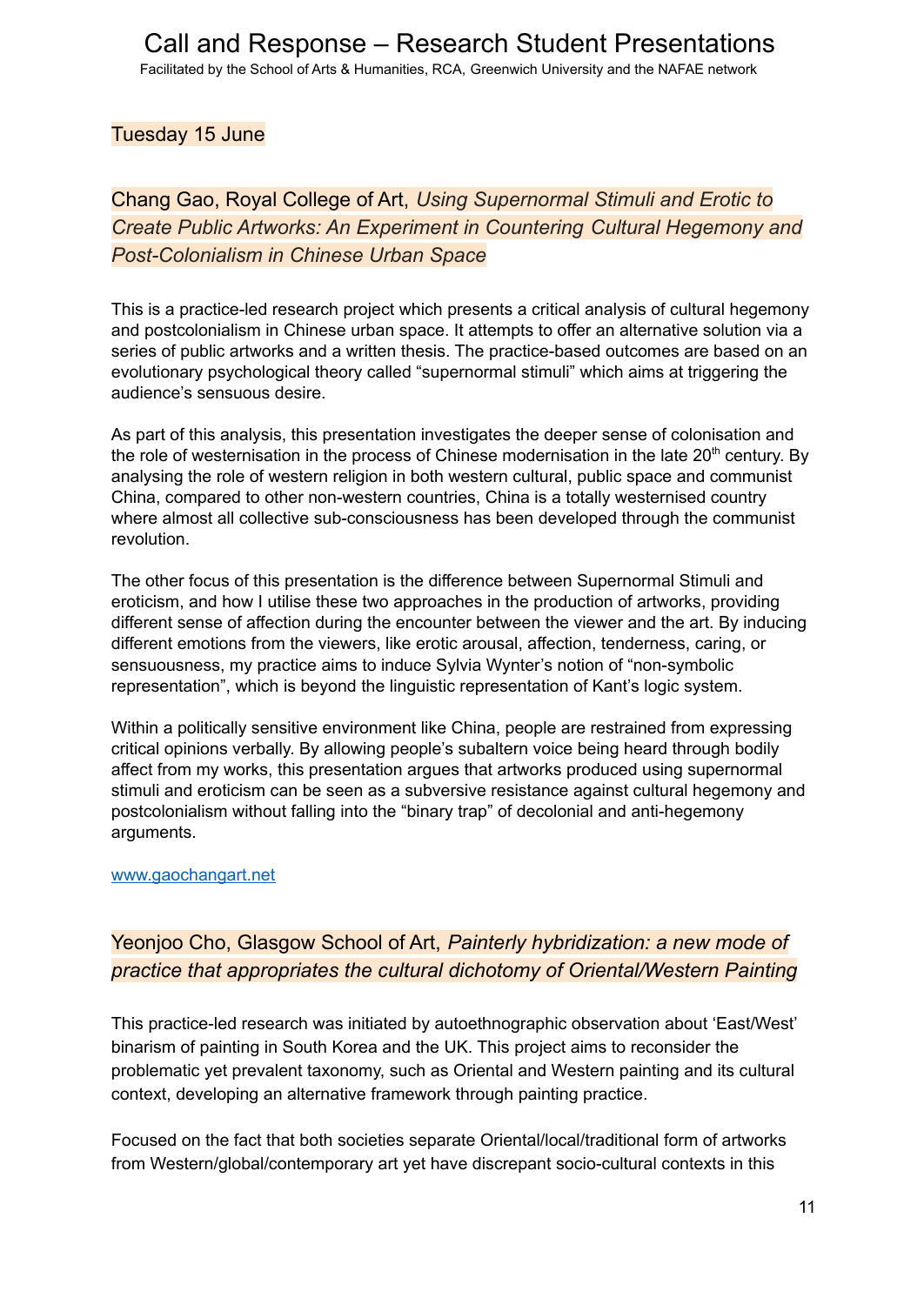Facilitated by the School of Arts & Humanities, RCA, Greenwich University and the NAFAE network

division, this research asks what the key elements that define and separate Oriental and Western painting are. Also, based on this initial analysis, this project investigates how this pre-existing structure could be dismantled by adopting a notion of hybridity and its application (hybridization) in painting practice. In essence, this project has two different bodies that examine: how this cultural binarism is constructed in relation to colonialism and nationalistic movements; and how this system could be deconstructed through paintings that appropriate the pictorial elements consisting of the conventional East/West dichotomy.

In order to answers these two questions, the researcher adopts an interdisciplinary approach that embraces three academic fields: postcolonial studies on cultural separation and hybridity, art historical analysis of Oriental and Western painting division in East Asia from the late nineteenth to the early twentieth century, and the painting practice that traverses and juxtaposes styles and manners of traditional East Asian 'ink' painting and European 'oil' painting. While the former two fields investigate the socio-cultural dynamics on hybridity and cultural segregation, the latter, painting practice, experiments how the tangible factors in painting can be used to embody the concept of hybridity as negotiation (Bhabha, 1994) or mediation (Joseph, 1999) of cultures, as well as to dismantle the reductive category of Oriental and Western painting.

## David Johnson, Royal College of Art, *Anamnesis and Aesthetic Materialism: Towards a Blind Sensorium for new ways of Seeing*

This practice-led research radically challenges the traditional connection between meaning or knowledge and seeing. Through the author's blind art practice the research is a reminder that the optics of seeing are a contingent not a necessary condition for the acquisition of knowledge.

The research is premised on the hypothesis that our current understanding of eyesight, and hence of blindness, remains both erroneous and partial; the research is currently working towards resolving the main research question: In what ways and to what extent can art produced by a blind person reveal new ways of seeing and imaging. The impact of this research will be felt within both the contemporary art practice community and within visually impaired and visually healthy communities.

While challenging the classical preoccupation with linking seeing with knowing this research also uncouples seeing from imagining and from art making. In doing so the research resituates an expanded notion of knowledge such that the whole body is now an inherent part of what it means to know and to see. This follows Maurice Merleau-Ponty's ideas surrounding the unified sensorium and the dilated voluminosity of the body in the world.

The methods and methodologies being applied in this research are complex. They include art practice, discursive literary analysis, philosophical enquiry (particularly phenomenology) and Critical Disability and Crip-Theory Studies.

Led by art practice a series of interlocking apexes, or intensities of thought, are emerging that are helping to structure the entire research process. Prominent among these apexes is anamnesis. This is a concept of deep memory or pre-experiential knowledge that has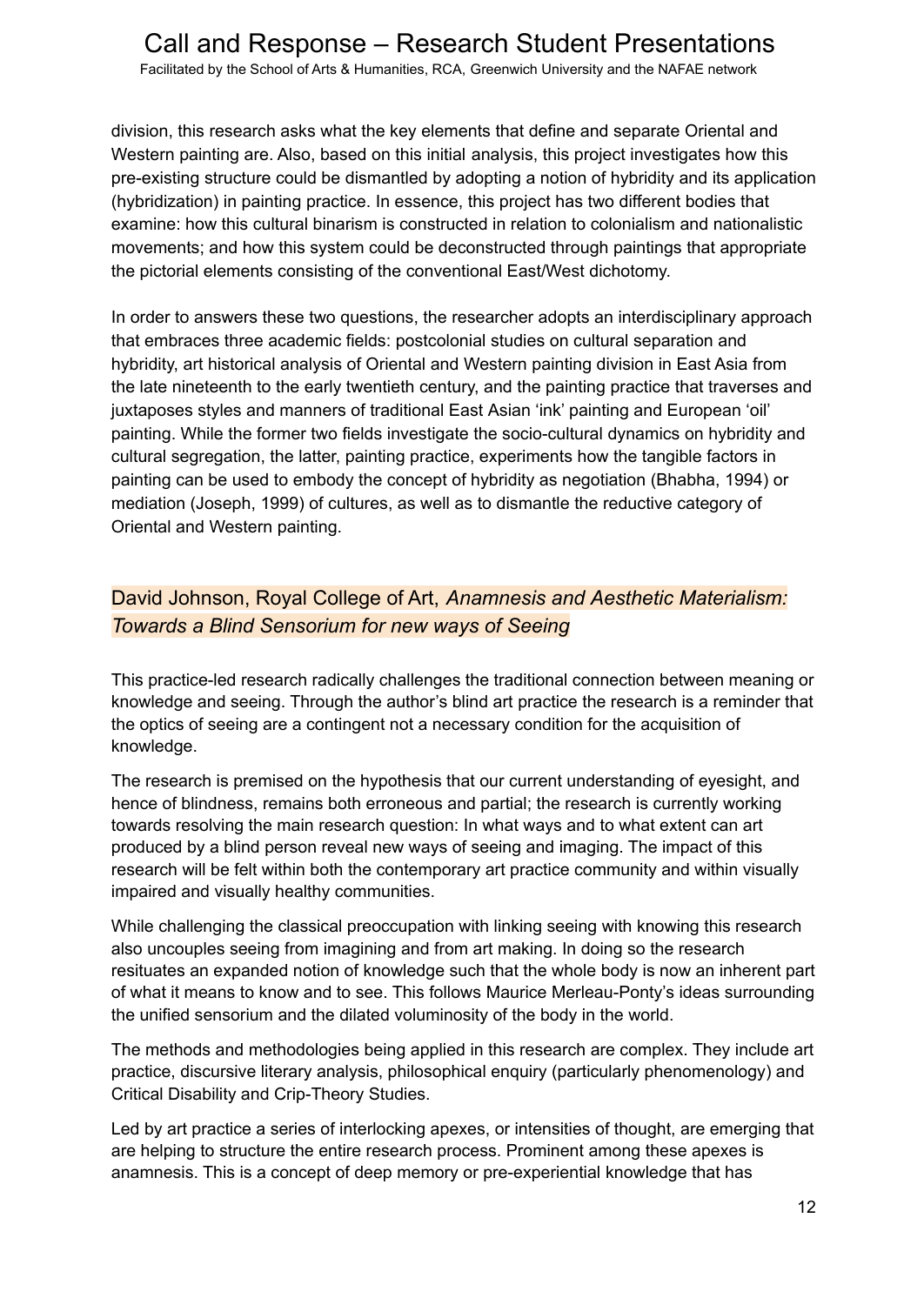preoccupied philosophers since at least Plato. More recently Charles Baudelaire and Jacques Derrida have used the concept of anamnesis to better understand what it is to see through art making; this research expands on the work of these latter writers.

### Zara Worth, Leeds Beckett University, *Like that and like that: Thinking about images through images, or, Thinking about iPhones and Instagram through icons*

This presentation on practice discusses the installation *#Portal*; developed during a residency at the Atelierhaus Salzamt, Austria for the forthcoming festival 'LINZ FMR: Art in Digital Contexts and Public Spaces'. *#Portal*, an outdoor installation comprising sculptural and pictorial components, is part of a body of practice-led research exploring the visual and metaphoric connotations of space and presence in religious icons, selfiefilters and smartphones.

Drawing was used to navigate the composition of icons from the British Museum, an iPhone and Instagram selfie-filters. Primary studies in graphite on paper were used to survey each image/object as a whole. Followed by secondary studies in pen on tracing paper deconstructing and isolating key compositional elements; such as frames, hand gestures and decorative motifs used to demarcate space (dividing and transgressing the sacred/profane/virtual/physical) and allude to the presence (and significance) of a central figure (eg. A saint; selfie-taker; screen content; etc.).

These isolated elements, transposed onto tracing paper provided matter from which the sculptural and pictorial parts of *#Portal* were composed. Those appropriated elements were not so much layered as synthesised into new wholes dramatically scaled-up in the form of the sculptural component of *#Portal* — which echoes icons', iPhones' and Instagram filters' decorative and structural frames; and *#Portal*'s two large paintings whose gilded compositions coalesce forms from icons and Instagram filters.

The title, *#Portal*, is elastic; providing a wraparound metaphor for the transportive promise of each of *#Portal*'s references. *#Portal* delineates rather than demands space: composed of a sculpture with no core, only an edge which can be stepped through and between; and paintings with no solid edge, their plane's transparent except for floating gilded motifs which seem to flock around a missing central figure, imminently manifesting. Installed outdoors in public space *#Portal* transgresses how a space might be navigated, just as the objects to which it refers transgress space and time. Through spatial and ontological metaphors, *#Portal* makes sense of icons, smartphones and social media through notions of transportation, imminence and connection. Moreover, *#Portal* presents a metanarrative for art itself, in terms of our desires and expectations placed upon the work of art.

www.zaraworth.com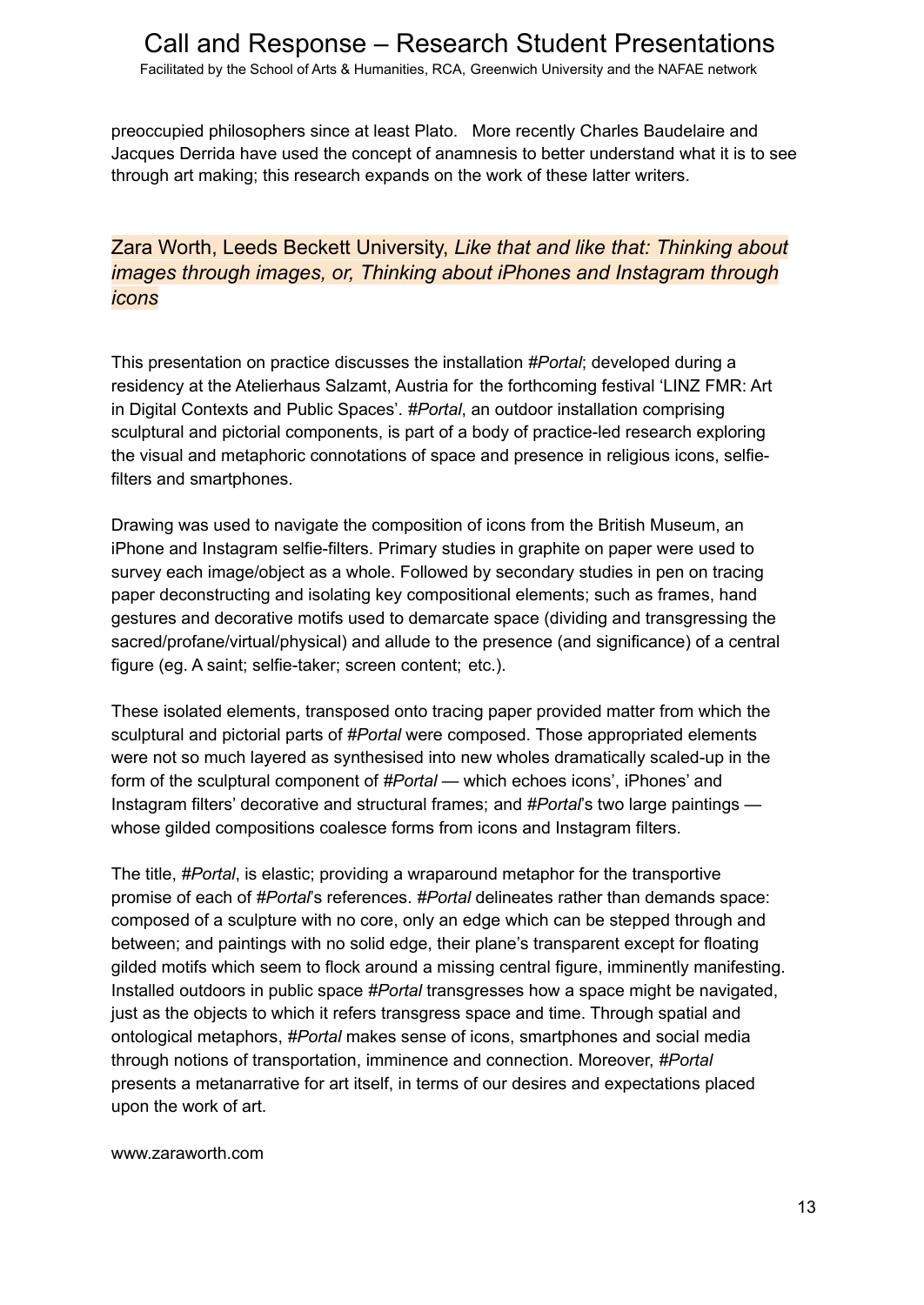## Andrew Bracey, University of Lincoln, *Parasitical Appropriation of Las Meninas by Contemporary Artists*

This presentation will discuss additional criteria to the semiotic and post-structuralist readings for appropriation in art. My contention is that there is currently a critical bias in interpretations of artworks that use appropriation and that this is limiting our understanding. I will frame the position of parasitical appropriation through my curatorial concept behind the project, *Enough is Definitely Enough* and use examples from some of the 62 artists who created new works in response to Diego Velázquez's *Las Meninas*.

The parasite is widely understood to be an organism that causes harm to a host organism, which creates a bias towards negative associations and can lead to other views of parasites being undermined bydominant understandings. A semiotic approach can be recognised as reading appropriation in the conventional meaning of parasitism, as something that takes from and weakens its host, the appropriated image. A good way to articulate a different approach is to re-think the parasite as a metaphorical tool for appropriation, to unpack those ways that parasites can also be mutualist, symbiotically positive for host, parasite and the wider ecosystem.

The parasitic artist appropriator can also be considered as a mutualist, giving gain to both themselves and the host image - in this case *Las Meninas*. Parasitical appropriation is a methodology for re-looking at appropriation in art, through qualities such as, materiality, the body, peripheral elements, and the tacit knowledge of an artist. I contend that the artist, as a maker, approaches and understands appropriated material in ways that are often undervalued, undermined or ignored by other critical voices. The parasitical element is intentionally provocative in its use, as it is similarly based on a misunderstanding of the parasite as being a negative 'pest' that ignore and undermine other mutually benefical possibilities.

#### Hondartza Fraga, University of Leeds, *The Drawability of Images*

The planet Saturn holds a uniquely long-standing position as an object of interest across artistic and scientific disciplines and visions. Whether or not one knows about astrology, mythology, history, art or science, Saturn's image is well-known. It is easy to forget that, to our naked eye, Saturn's so familiar and iconic rings are enduringly invisible. In 2017, the Cassini-Huygens space-research mission to Saturn came to an end. This twenty-year mission has produced, besides a scientific legacy of unprecedented detail, a public archive of almost four-hundred-thousand raw images – that is, the image files distributed before they are calibrated or validated. Compared to the widespread use and references to astronomical images, this set of raw images seems relatively underexplored within arts practice. The feat of technological achievement the Cassini raw images represent is undermined by their unassuming appearance: fragmentary, monochrome, low-resolution, and full of visual errors or artefacts. They are the catalyst for my exploration of our image-mediated relationship to remote objects.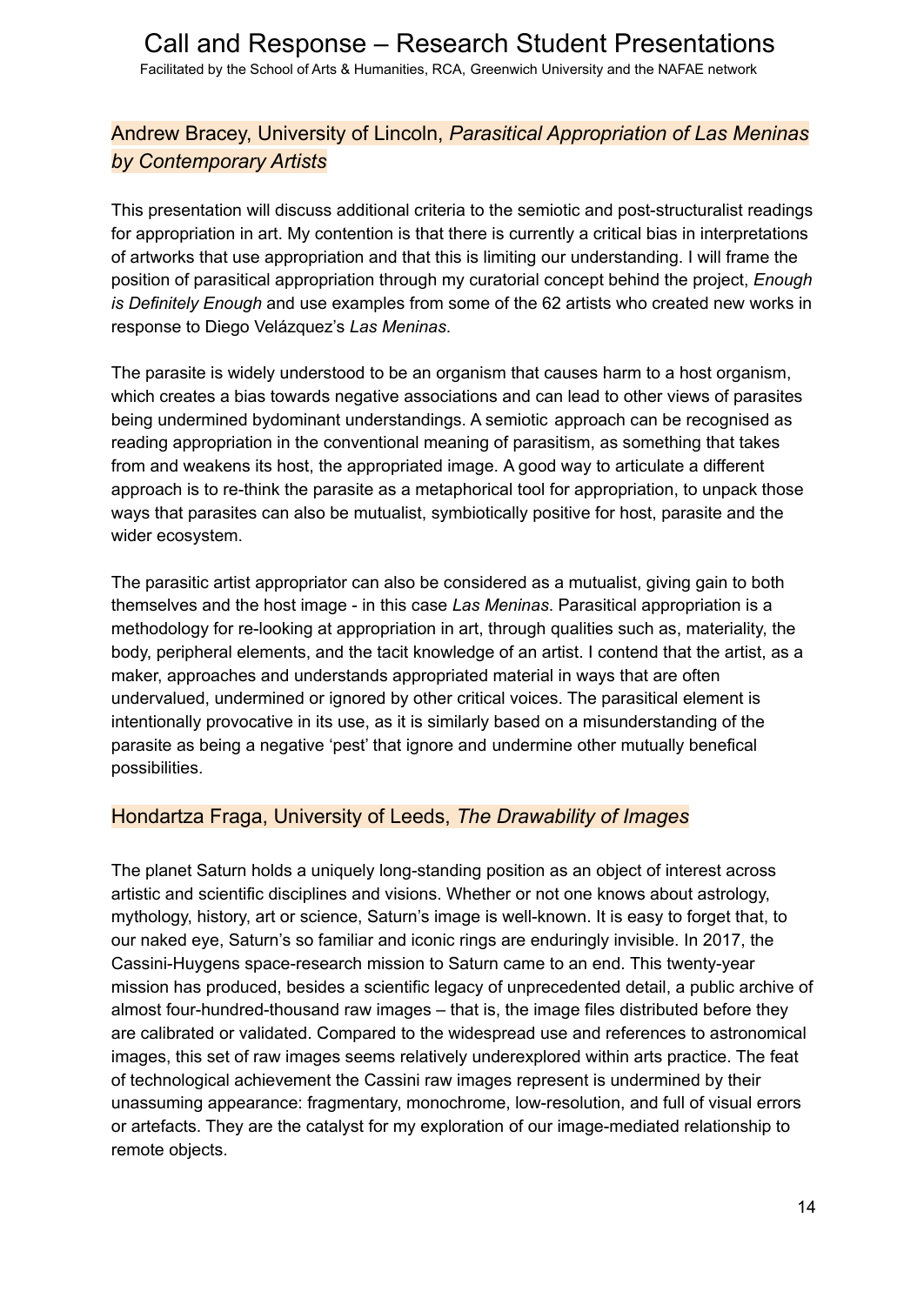Facilitated by the School of Arts & Humanities, RCA, Greenwich University and the NAFAE network

While my approach to making is multimedia, combining traditional with digital technologies, drawing is – as medium and research discipline – the driving practical and conceptual methodology. This presentation is a reflection on the making of the work *Saturn Incognito*, a series of pencil-on-paper drawings of inverted Cassini raw images, problematised under the notion of 'drawability'. I am decidedly snatching this term from its metallurgical meaning – the capacity of a metal to be stretched – but not entirely dismissing the potential for analogy. Simply put I am considering 'drawability' as the capacity of an image to *withstand* drawing. What makes an image, especially a found image, compel or resist our attempts to draw it? What are the transformative limits of drawing when applied to such technologically idiosyncratic images?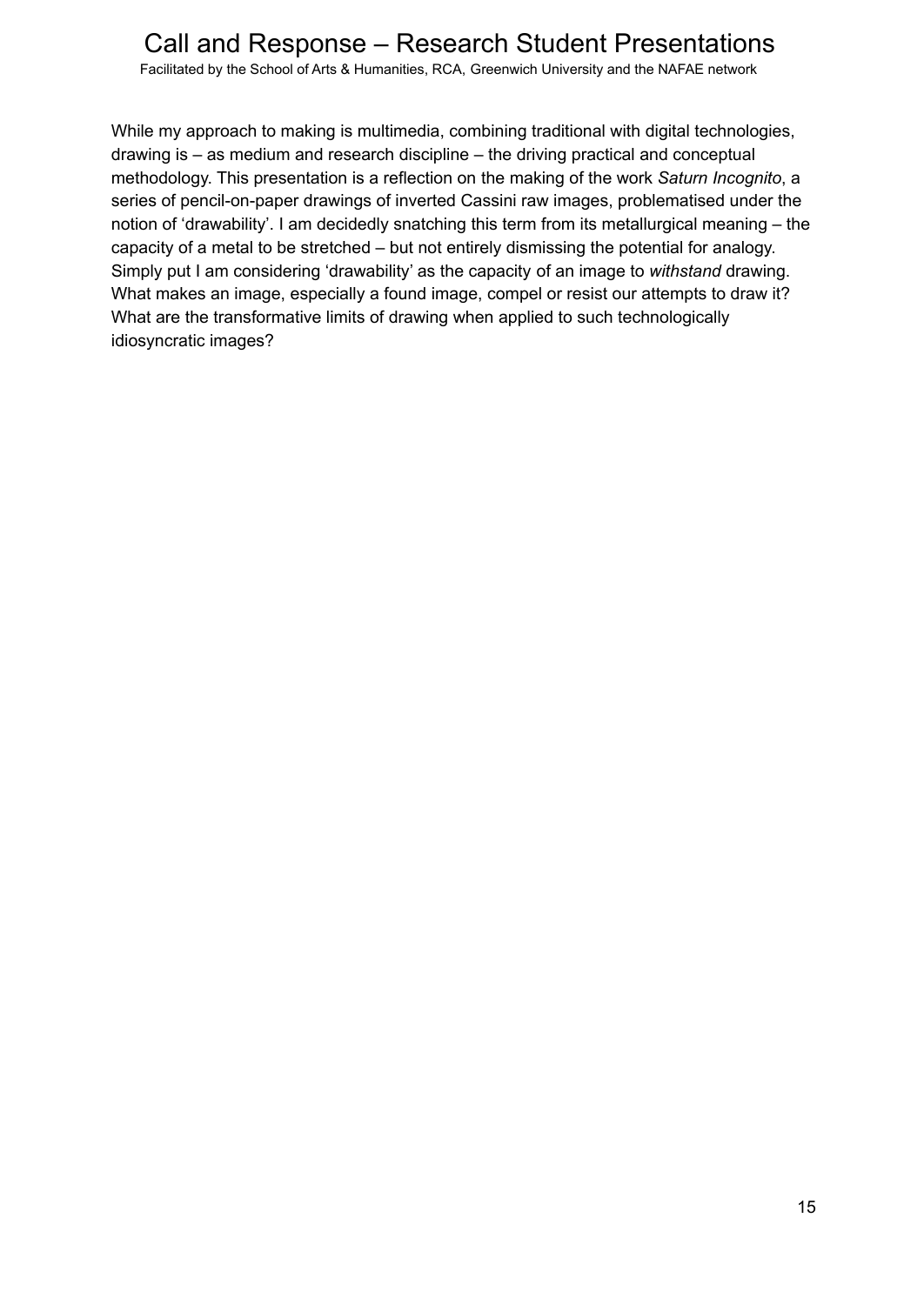Facilitated by the School of Arts & Humanities, RCA, Greenwich University and the NAFAE network

#### Tuesday 22 June

## Jeremie Magar, Royal College of Art, *"Mo(nu)ment" ("The Naked Moment"): Filmic emergences of the monuments"*

This practice-led research intends to articulate what my film practice does when encountering two specific monuments: the "Remembrance Garden" in London and the "Valle of the Fallen" near Madrid in Spain.

How the monuments inform the film and, in return, what does the film do to the monuments?

The Remembrance Garden was built in 1988 in Tottenham's Broadwater Farm Estate to commemorate the fatal riots of 6 October 1985. The creation of this monument was initiated by the residents of the Estate in their search for peace, reconciliation and an understanding.

The Valley of the Fallen near Madrid, was built by prisoners from the Spanish Civil War as forced labour, and is a physical and imposing manifestation of the ideological and memorial fracture that continues to divide Spain to this day. This monument has recently been the subject of renewed controversy since the present socialist government removed Franco's remains from the site in October 2019.

The encounter with the past, with collective memory, mediated via monuments, does not constitute the subject of my research project, but its precinct, its housing. The film does not explore the monuments, it is rather explored by them.

Because the practice has its own agency, its own relationship to time, to subject matter and to memory, the core of the research is to unpack these in the context of the encounter with the monuments. If the work is of the monuments, not about them, what is that relationship made of? What of the monument emerges in the film?

## Patti Lean, University of Cumbria, *Thirl'd to the Mountain: Nan Shepherd and Ecocriticism in Painting Practice*

My talk is about pulling literary connections through into painting practice, and a book about mountains as textual model for my own Fine Art practice-as-research.

Firstly I describe my experiments towards the practices of Scottish mountaineer and writer Nan Shepherd. Her 1945 book *The Living Mountain*, introduces radical new ways of being with mountains, from a feminist perspective, redefining what it means to walk, climb, sleep, think and make art in a northerly environments. With reference to narrative tropes of the North as idea, I focus in on the politics of my own experience, such as sleeping for a month on Icelandic mountains, the melting of a glacier, dying seabirds, plastic detritus in the ocean.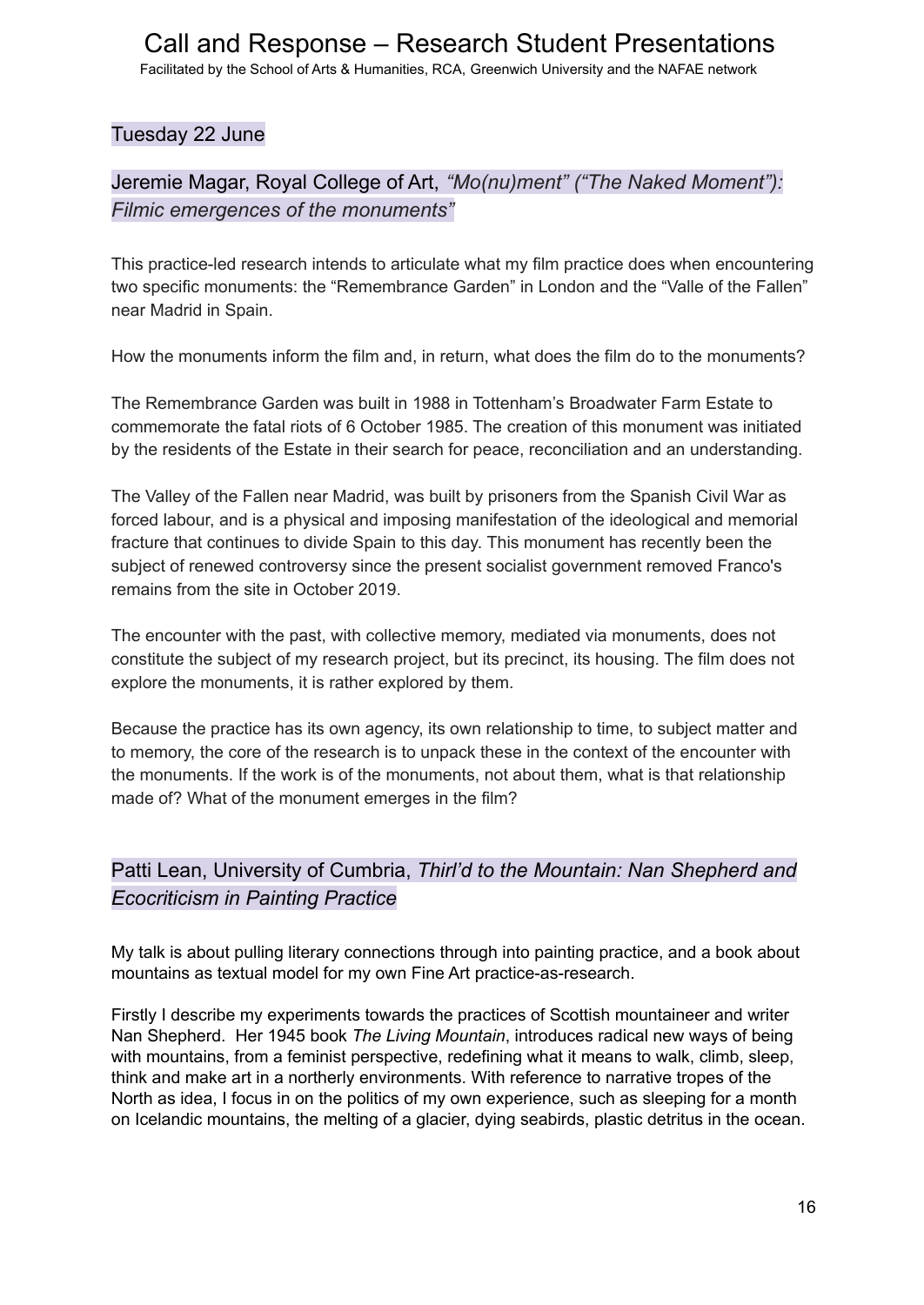Secondly, drawing on the work of contemporary writers such as Haraway, Tsing, Abram, Kimmerer *et al.*, I analyse how I go about developing Shepherd's ideas into the medium of painting, with particular focus on representations of the more-than-human world.

To marry up painting with ecological politics begs the question as to how a historically-laden medium such as painting can speak about the Anthropocene. I address this with reference to my own work, making comparisons with other contemporary painters who are engaged in reworking the 'old' languages of abstraction in order to speak to a new era: Amy Sillman, Marie Thibeault, Simon Carter *et al.*

Finally, in context of the covid epidemic, I discuss 'constricted practices', comparing Shepherd's temporary escapes from social constrictions with constrictions on me, 'stranded' in Finland for six months during lockdown. Paying artistic attention becomes an act of contingency and resistance, impacting in as-yet-undetermined ways on how the art meets with audiences at this time.

## Sally Hilal, Chelsea College of Arts, *The site-specific installation during the transitional phase of reconstruction: a Syrian context*

Drawing upon my experience as a Syrian migrant from Aleppo, my practice-based research examines hammams (public baths) and bimaristans (traditional 'hospitals') and their contribution to a Syrian cultural identity and collective memory. It focuses on two historical sites in the old city of Aleppo: hammam Yalbugha and bimaristan Arghun. These structures were both badly damaged during Syria's civil war, and are currently unusable and left to fall further into ruin. Reflecting upon the significance of such hammams for the local community – and their connection to bathing – the thesis addresses how temporary installations within these structures might articulate questions of healing, affect and participation through the use of water. The contention is that these would aid the processes of memory reconstruction through the reciprocal interactions they engender.

Such a proposal takes place within the context of a water crisis in Syria, where the historically significant water supply infrastructure has been partially destroyed, and the supply of water has been both targeted (through acts of war) and politicised. In emphasising the importance of water in terms of relating to rituals of bathing crucial to a collective memory, the research seeks to bridge between function and aesthetics in the design of interventions that explore the notion of usership and the application of design ideas to real world problems.

As such, the thesis not only examines these buildings as artefacts, but will research how a process of temporary restoration might utilise the role of water as mnemonic device, while providing solutions for water collection in order to make the installations self-sufficient. The proposed site-specific, temporary architectural interventions (as prototypes) are intended for the transitional phase of the reconstruction process, but also aim to inform the longer term restoration of these important cultural artefacts.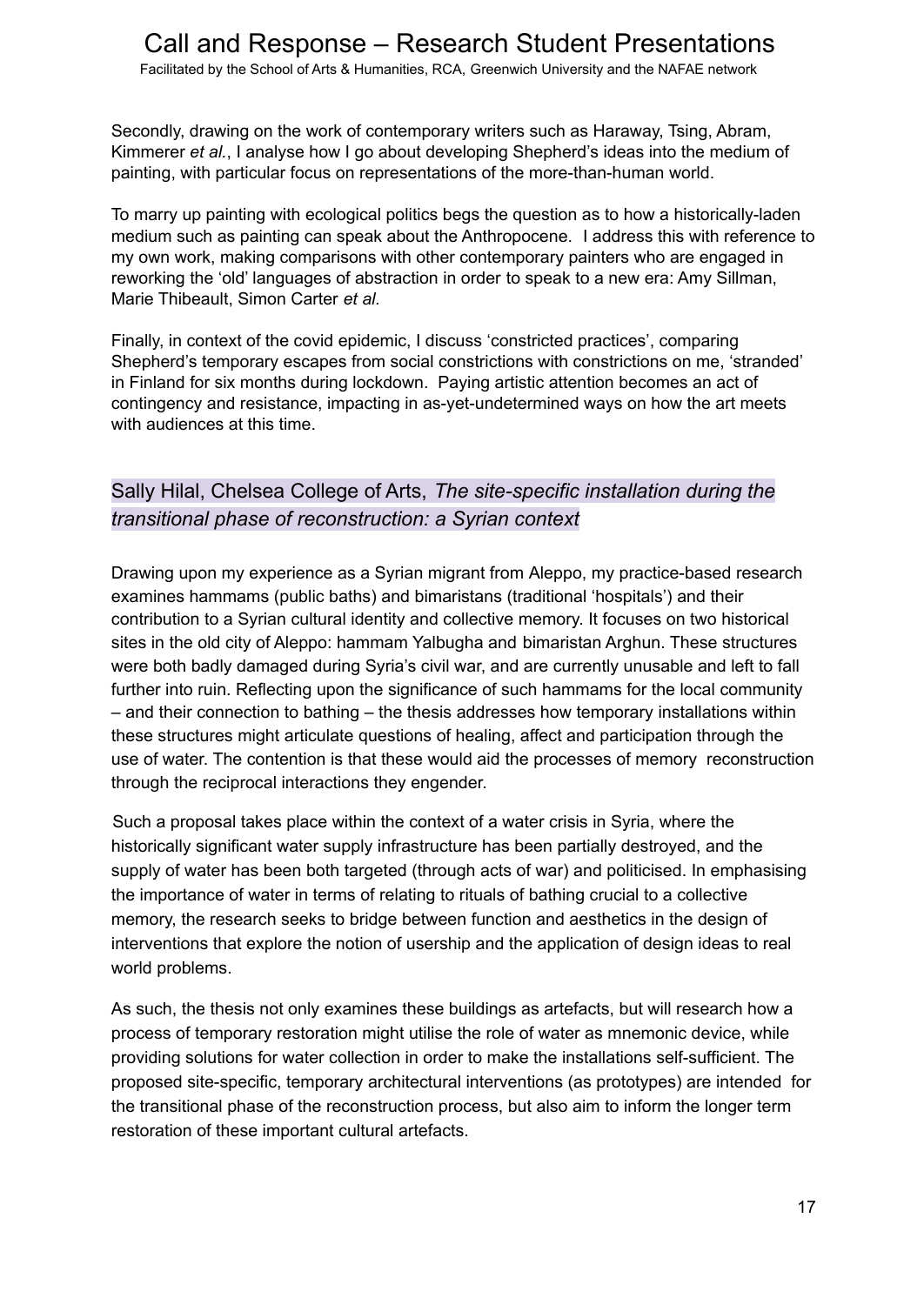Facilitated by the School of Arts & Humanities, RCA, Greenwich University and the NAFAE network

### Anna Hughes, Royal College of Art, *Being Sick in Cyberspace*

Becoming sick has given me a new perspective on cyberspace: I have found computational software and online socialising incredibly enabling but worry this digital space might occlude the biopolitics affecting vulnerable bodies like mine. My solution is to emphasize cyberspace as augmentary to the corporeal body and explore how it facilitates the expansion and dispersion of our bodily boundaries. I bring together new materialism and crip theory to carry out a project that gives agency to the sick body's excessive mattering, while I also consider the importance of claiming space through subject/identity-based movements which resist the online circulation of hegemonic politics and neoliberal health-based profiteering.

I auto-theorise my need to change method in response to my developing illness, and work through my own conflicted position having once rejected the digital render for being a representational copy. Feeling the affects of being a body that resists the limits set against me, I extend this embodied knowledge into cyberspace, and I use this agency as a contribution to the biopolitical ethics of cyberspace. In practice, I emphasise the flux of corporeal bodies and the textural encounters cyberspace can enable. I use computational modelling as a form of world-building; I render out a series of animations, cutting and reassembling these sequences to make a video. My perspective is fictioned through a sensuous structuring, drawing from my fraught embodiment to produce rhythmic variations in intensity. Experimenting with computational software, I accentuate the affects of sound, texture, light and tension; using my traumatic experience of materiality to stage an uncomfortably seductive encounter that moves beyond these binaries.

#### Xiao Yu, Royal College of Art, *Beyond Painting via The Underbelly*

This doctoral research explores the concept of the *Underbelly* and positions this nether region of painting as a new conceptual framework and method for practice-led research. 'Underbelly' is an under-researched term in both art history and theory of practice. Its common definition is regarding a critical region of a body that holds all the essential organs but is hidden to avoid attack risk. Therefore, I resort to the term 'Underbelly' as a metaphorical word to afford an innovative understanding of the hidden unseen and to reveal a neglected aspect of painting. When we are habitually concerned with what is visible at the front, we do not contend with the sides, the nether regions, or the back. Underbelly bears some traits of the unseen, the camouflaged or the neglected and vulnerable regions within the painting, which this practice-based research is situated on. It is the lens through which I look at everything, it is a concept, but it is something more than just a binary opposition of the front and back. With this practice-led research I will address such questions: How to specify the kind of thing Underbelly is; what does it conceal and reveal? How does 'Underbelly' function methodologically through the development of this concept, then how may offer a transformation of my practice in the making or reception of work made? how may render painting then go beyond?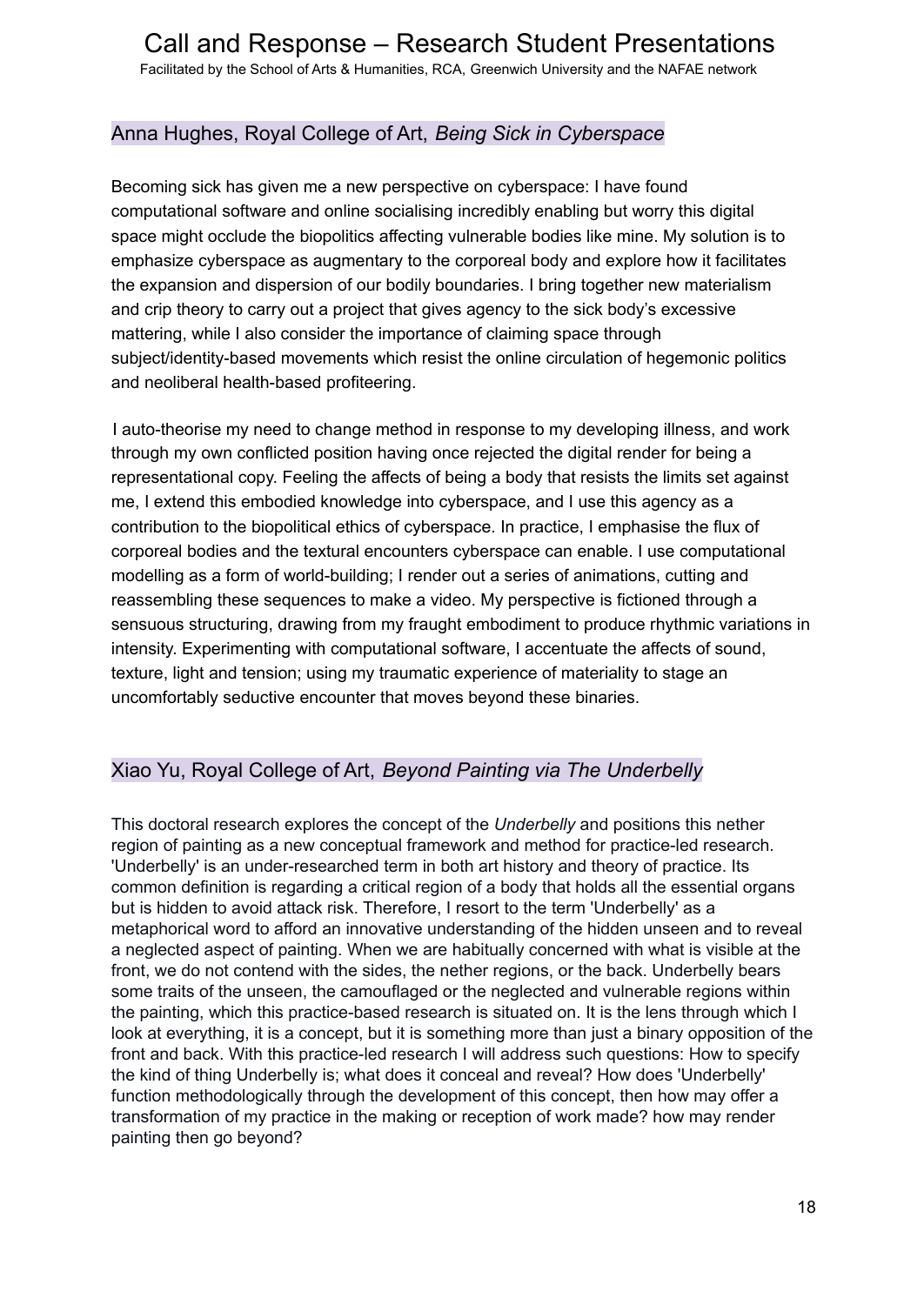Facilitated by the School of Arts & Humanities, RCA, Greenwich University and the NAFAE network

Hence, the research primarily revolves around an axis of decentration inherent to deconstruction as a critical method for my practice and theoretical research. Moreover, the concept of Heterotopia possesses some resonant similarities with this research, which may provide an appropriate model of how to define the Underbelly of how it functions in painting. Deleuze's Fold assists to draw a repetitive circular dimension to a new Underbelly. During the PhD journey, I engage with studying the above through relevant theoretical texts, investigating artworks that have similar features in art history and at present, and testing each phase through progress in the practice. The aims are to ground a definition of the conceptualisation and systematisation of 'Underbelly', to reconsider painting through deconstructing its constructive elements and assemble a new body of work with multidimensional space, to establish the concept of 'Underbelly' as a methodology for developing my work and offering other this to other artists as a resource.

## Aaron Tan, University of Cumbria, *"L.Y.C MUSEUM IS ME. L.Y.C MUSEUM IS ALL OF YOU."*

This paper is an experimental live reading and writing on the transmission of alterity, through my practice-led research on the LYC Museum by the artist Li Yuan-Chia. Enacted in the digital co presence of shared screens in lockdown communication technologies, this modulation of the event space of the presentation is interested in testing out thresholds surrounding hospitality, embodiment and usership through the inhabitation of the contingent, porous artwork. How, and in what ways, can the artwork, as a modulating and shifting matrix of places, non-places, values, relations and flow, be formulated its combinatory articulations and effects? How can remote teleconferencing technologies play host to these connections and processes, and how can the social be re-distributed or integrated into the work?

Aaron Tan is currently the recipient of the 'LYC in Cumbria' PhD studentship at the University of Cumbria, undertaking practice-led research on the LYC Museum & Art Gallery (1972-1983) by the artist Li Yuan-chia. His research examines the museum's pioneering and radical programme as an embodiment of his practice, which centred around participation and hospitality in rural Cumbria. He is engaged in recovering and animating the critical possibilities of the museum as artwork in today's political and artistic currencies, using event or durational based installations, performances and choreographic methods as modes of inquiry.

## Sophie Lyons, University of Greenwich, *Street Casting Before and After Covid-19*

In 2018 casting director Lucy Pardee attended schools in East London to find children who previously had no professional acting experience for the film *ROCKS*, for which Pardee won a BAFTA for Best Casting in 2021. Bukky Bakray is the film's lead, and much like her character grew up on an estate in Hackney. Having no more experience than considering taking GCSE Drama, she won the BAFTA Rising Star Award for her performance at the age of 19, which makes her the youngest recipient of the prize. She is now shooting a BBC One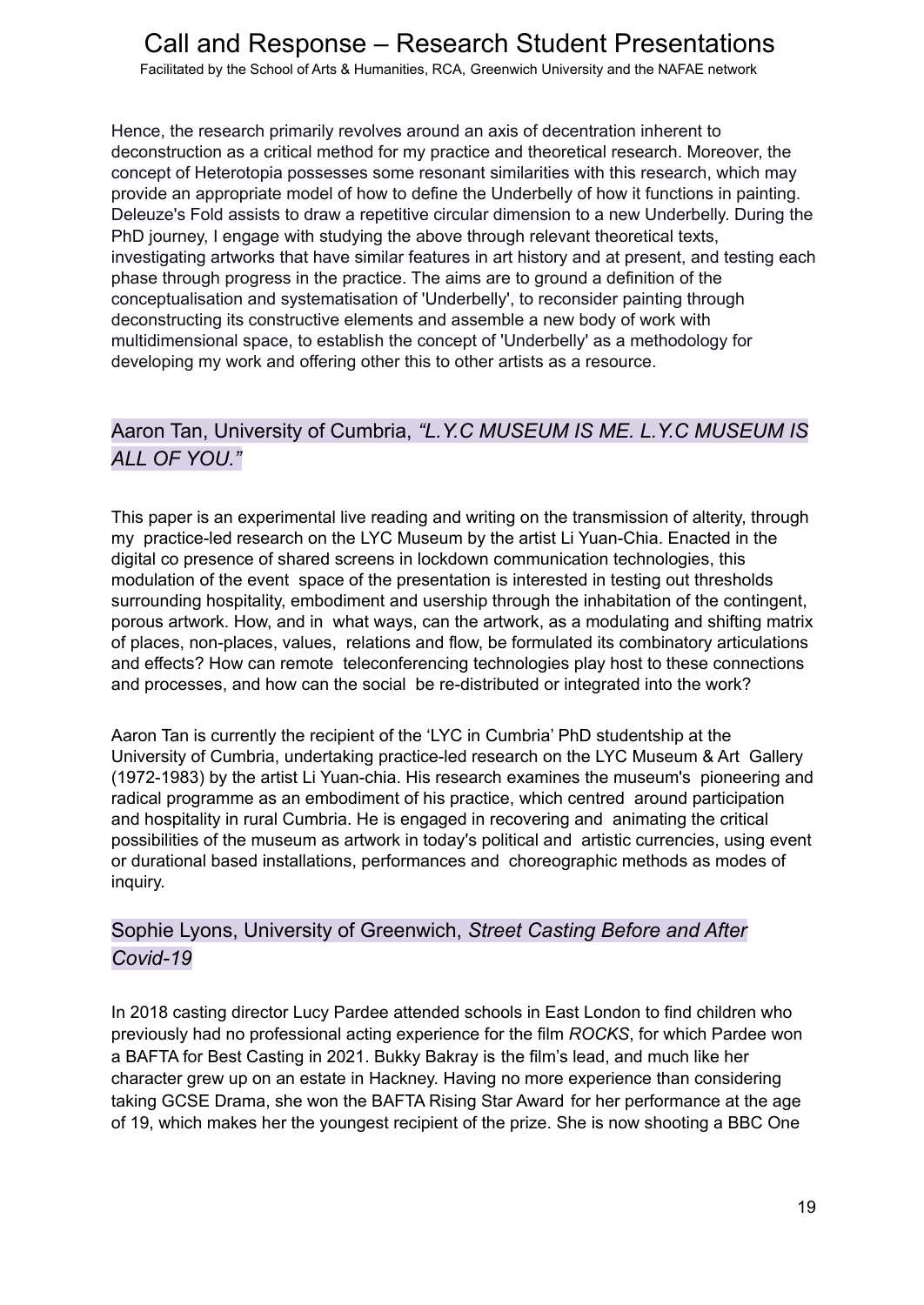Facilitated by the School of Arts & Humanities, RCA, Greenwich University and the NAFAE network

series called *You Don't Know Me,* is represented by the infamous agent Independent Talent, and trains at RADA Youth Theatre.

Pardee uses a casting style called "street casting", which involves methods including school searches, open calls on social media, and literally meeting people on the street. It gives performers whose acting pathway may otherwise be closed due to insufficient funds for classes, knowledge of the industry or their location access to the industry. Particularly with the rise in self-tapes due to Covid-19, the open call aspect of street casting provides greater access than before.

Lucy Pardee's casting for *ROCKS* represented a recent movement toward inclusive casting that recognised performers from lower socioeconomic backgrounds and minority ethnic groups. She even cast someone of the Romany community, which is seldom achieved on either screen or stage, notwithstanding 2020's *Nomadland,* which also used a predominantly street cast style*.*

Through interviews with casting directors as well as research of open call opportunities, I explore the extent to which Covid-19 has affected these recent developments toward casting inclusively through methods such as school searches, youth groups, and meeting people in public locations, including whether social media and technology has enhanced accessibility to professional performance throughout the pandemic.

Sophie Lyons is an MPhil/PhD researcher in Drama at the University of Greenwich, writing a thesis on casting inclusively. She also works as a Casting Assistant. In 2021 she has worked on the Hampstead Theatre's 'The Death of a Black Man', 'Ted Lasso 2' for Apple TV, and an untitled Mike Myers series for Netflix. Sophie is currently the Casting Assistant for the Chichester Festival Theatre.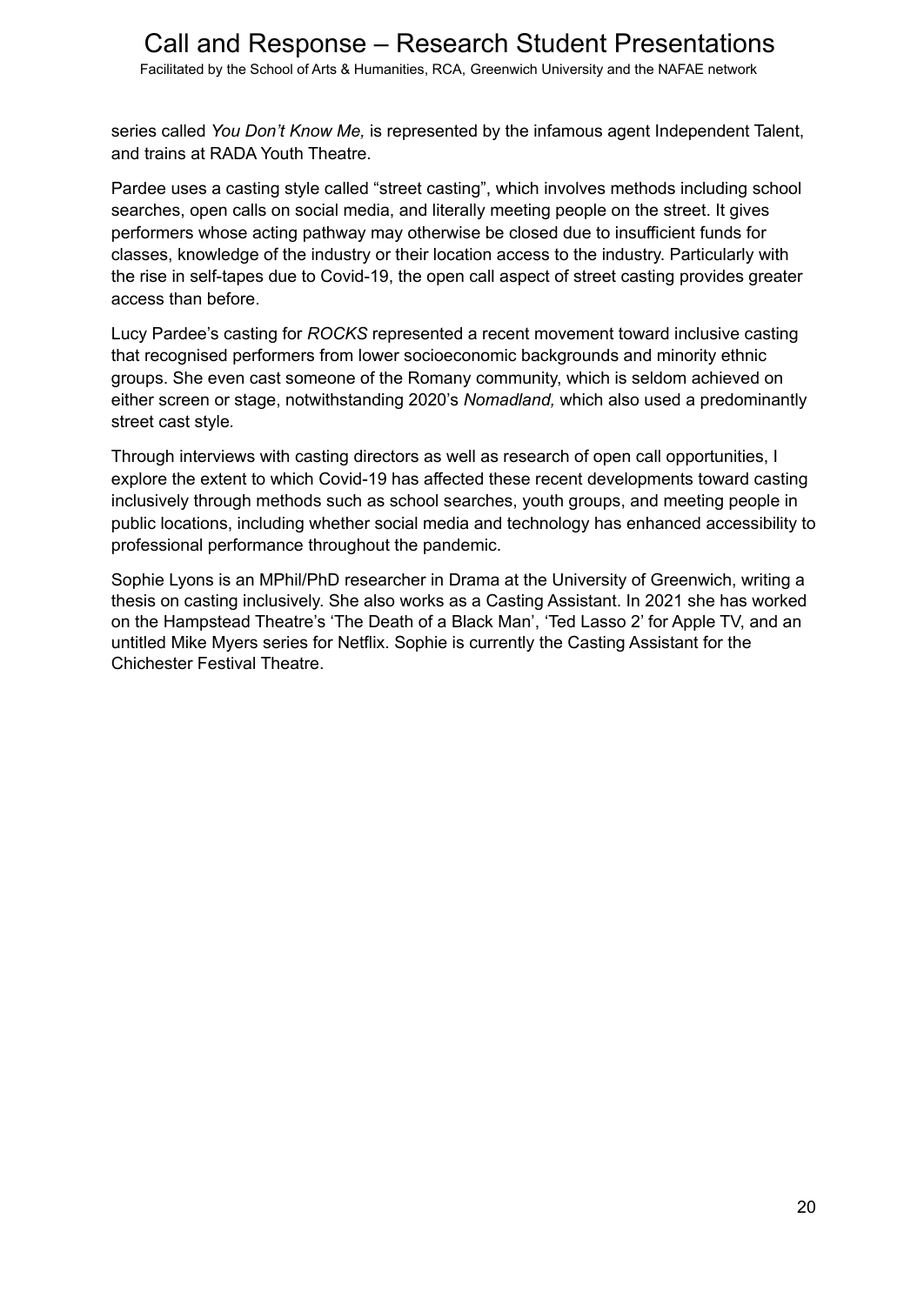### Tuesday 29 June

## Sophie Cero, Royal College of Art, *STRATEGIES FOR ANONYMITY, Presented by Mymmy (with the assistance of SOPHIE CERO)*

#### THIS PERFORMANCE PRESENTATION WILL BE PRE-RECORDED

My work is an attempt at representing in an art and writing practice the predicament of the mother who experiences violence from her child, about which she must remain silent. How can she risk endangering her child by revealing how her child endangers her? How can she endanger herself, by revealing how her child endangers her? How can she endanger herself by not revealing how her child endangers her? Is the mother the monster or is it the child? As she is the progenitor of the monster, must she not be monstrous too?

Although domestic violence between adults or from parent to child is widely acknowledged, child to parent violence remains mainly unrecognised. Filial violence pitches a presumably innocent and helpless child against a mother presumably all loving and in charge of the care, well-being and formation of her child. Filial violence shatters these dominant assumptions by literally and figuratively wreaking havoc in this untroubled scene of reciprocal and unconditional love.

As Lauren Fournier notes, the 'high social, cultural and political stakes of feminist disclosure today' make truth and reality all the more problematic, and distancing through 'performance, conceptualism and...fictionalization'<sup>1</sup>, a safer path to evade the first-person identifier. The graphic novel *Becoming Unbecoming* by Una depicts domestic violence under an anonymised, singular, identity.<sup>2</sup> In cases of 'Intimate Partner Violence', clearly recognised distinctions between victim and perpetrator, allow the victim to share their story with a level of anonymity that is enough to enable a creative reiteration of the memory of the experience of violence. For the mother, the first-person narrative is a no-no. For the mother, who bears the responsibility of her child's future, a pseudonym is not enough.

As part of my practice-based research I have thus created a fictional mother and child from various archived testimonies of filial violence, from both mother and child. She is 'Mymmy'. They are 'Vic'. As Vic rushes in, face red, Mymmy asks if a simple paper bag over her head can keep her safe from the world both inside and outside her home. Will it make her story more believable or less? When she is wearing her bag, will it make it possible for 'hundreds and thousands of "Rosalind B Penfolds" around the world [to] recognise themselves<sup>3</sup>?

<sup>1</sup> Fournier, Lauren, 2021, Autotheory as Feminist Practice in Art, Writing, and Criticism: 230, The MIT Press

<sup>&</sup>lt;sup>2</sup> Una, 2015, Becoming Unbecoming. Myriad Editions

<sup>&</sup>lt;sup>3</sup> Penfold, Rosalind B. 2006. Dragonslippers. This is what an Abusive Relationship Looks Like: 259. Harpur Press.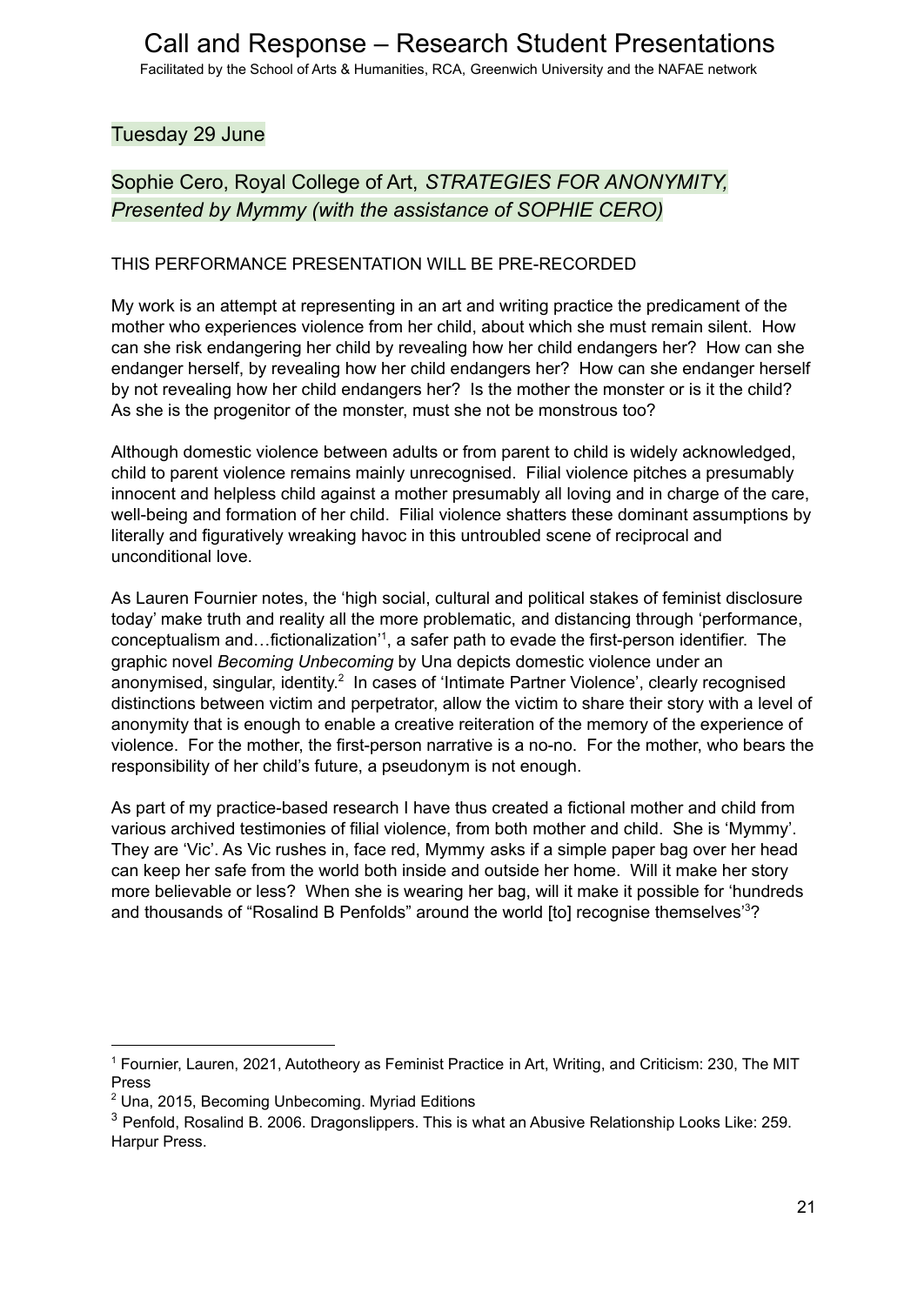Facilitated by the School of Arts & Humanities, RCA, Greenwich University and the NAFAE network

## Carlos Pires, University of Greenwich, *Virtually Touched: Exploring Intimacy in Participatory and Virtual Experiences*

One-to-one performances have increased in recent years and are widely known as a way of delivering intimacy. In one-to-ones, the spectator is actively requested and engaged as a participant in intimate interactions. When cinema flirts with this performance format, we witness unconventional types of experience. Some recent works such as 'Carne y Arena (Virtually present, physically Invisible)', by Alejandro González Iñárritu, address how virtual reality films and dramaturgy of space, both combined, may create a different type of screening room, resulting in a new sort of cinematic experience. 'Good night, sleep tight' by ZU-UK - a digital arts company based in East London and Rio de Janeiro -, and 'Double', created by the technology and theatre company Darkfield, use digital arts and performance techniques to deliver intimacy and enhance the experience of the so-called emancipated spectator. Through an autoethnography approach, and based on concepts of performance and New Cinema History, this study seeks to describe how performance and cinema shape a new type of spectatorship. This is a provocation, a reflection regarding how artworks such as these can be scaled to as many people as possible without losing their crucial element of intimacy.

## Melanie Rose (Tugwell), University of Leeds, *Commuter Routes to Leisure Facilities: Walking the South Downs Way through Painting*

This practice-led enquiry examines landscape through painting and the concept of the *picturesque*, a philosophy deeply embedded in the cultural psyche. The investigation sets out to challenge and disrupt this viewpoint, by considering a transcendental or non-hierarchical approach to both looking, being, and representing landscape, with a view to envision a connectedness that was depicted in artworks prior to the industrial age, stimulating current arguments about decay, tidiness, boundaries, and access.

Painting combined with walking and the creation of the Digital-Art-Index, a database of paintings featuring the landscape set within the bounds of the South Downs National Park from 1660 to the present day, has enable a deep-map of this landscape. A place, altered by human intervention, through ritual, industry, capitol, and war, unveiled through painting, emphasising the impact the past two hundred and sixty years has had on this landscape.

Walking the 100-mile South Downs Way National Trail, enabled validation of artists observations, including my own, when constructing paintings, including cross-referencing prominent natural and manmade features, the decline in wildlife and how traditional farming and land-management methods are being re-evaluated to combat the climate crisis as well as emphasising the inherently deep-rooted need for continuity through ritual, manifest at significant locations on the South Downs, through *continuing bonds* toward the deceased through landscape memorials.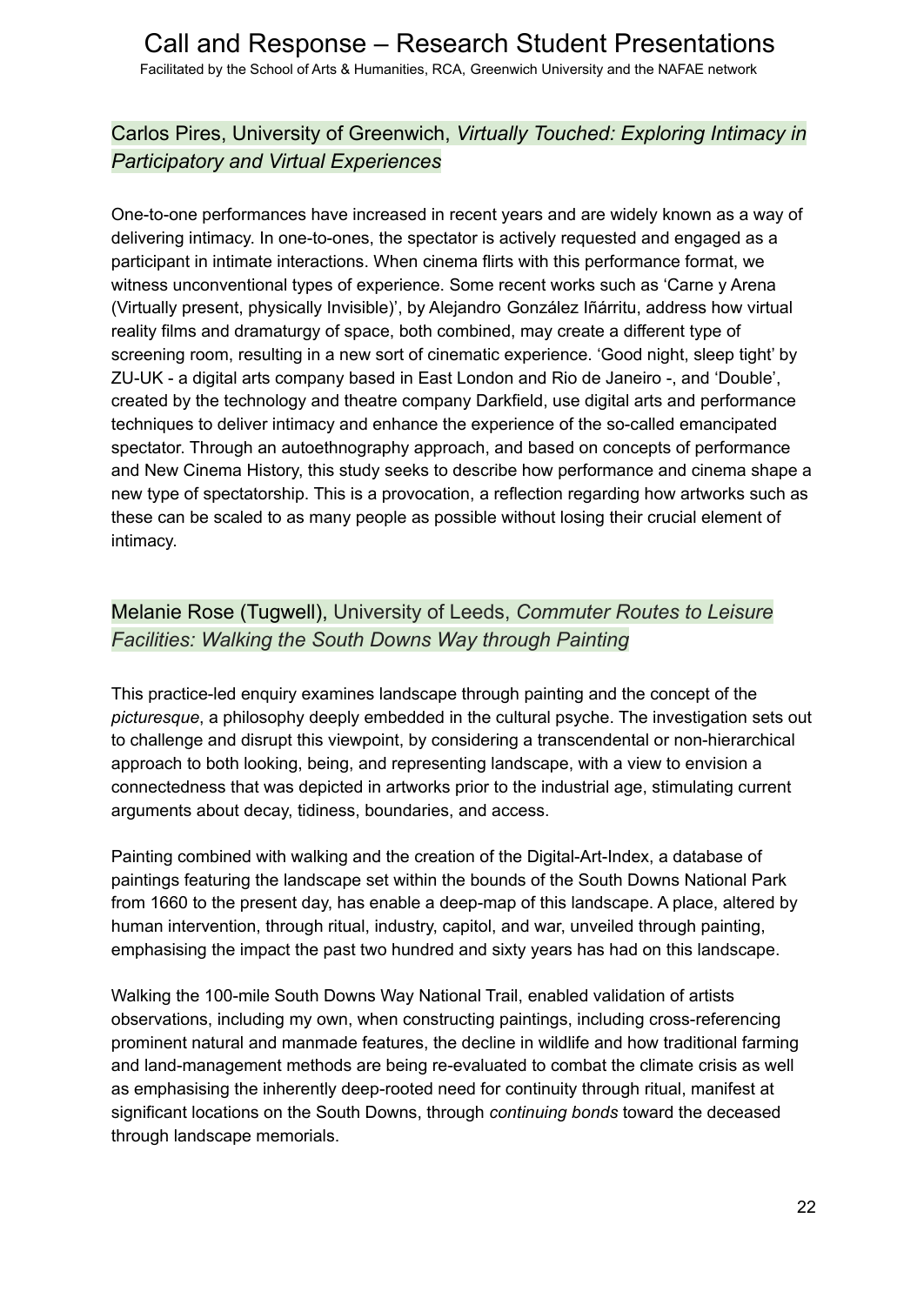## Mireia Ludevid Llop, London College of Communication, *Memory as First Breath*

My thesis uses archive research and visual arts practice to retrieve erased memories from the time of fascism in Spain with the aim to transform the debates around historical memory and autonomy in the territory. My research material is an archive of 5000 pictures of the life of my grandfather and family; positive slides depicting images of his family life between the 60's and the early 2000's in Catalonia and Spain that contain insight on the shifting ideas of collectivity and nation as well as fragments of memories that were erased during the time of Francoism and the years of the transition.

The Civil War and the years of dictatorship left a visible mark in the political landscape of Spain and Catalonia. Given the insufficient institutional leadership, the efforts to deal with the issue have emerged from family members of victims of the regime. After years of silence, it seems difficult to find the sufficient languages to articulate what people experienced. I will use the archive materials to explore the geography and history the fascist regime imposed on the people of Spain as well as strategies of resistance and creation of alternative futures.

This is a project based on the idea of Rhizomatic thinking that explores the transformative potentials of encounters in space and image as site, with an auto-ethnographical feminist approach to and storytelling that will help me to encounter the contact zones between my family's story and their politico-historical context. The memories contained in an archive can lead to coalitions that give rise to greater autonomy to communities in order to suggest something new that resonates through Catalonia and Spain.

#### Alexis Liu, University of Greenwich, *Researching the edge of London*

The boundaries between urban and rural areas continue to change as urbanisation changes. Saturated development within cities leads to development extending gradually towards suburbs that are regarded as underdeveloped parts of towns or regions, located on the edge of cities. The variables between urban and rural-urban fringe areas are constrained by spatial, environmental, cultural, economic, and political factors. The tension and conflict formed by their interaction affect the pattern and the trend of urbanisation. This dynamic process is not a one-way movement of surrounding space activities towards the city, but a movement from multiple directions with different dimensions. The gradual saturation within the city and the increasingly unified and standardised development gives way to rural-urban fringe areas, especially the emergence of new urban forms and lifestyles on the fringes of metropolitan areas. This research investigates Tilbury and East Tilbury in South-East England as a rural-urban fringe area, located on the intersecting edges of estuarial River Thames, Greenbelt, agricultural fields, suburban settlements, port developments, and the global city of London - impacted by changing dynamics of urbanisation. Employing a combination of methods, the research combines mapping (GIS and document investigation), observation, visual analysis (photographic survey) and interviews (in-depth interview and